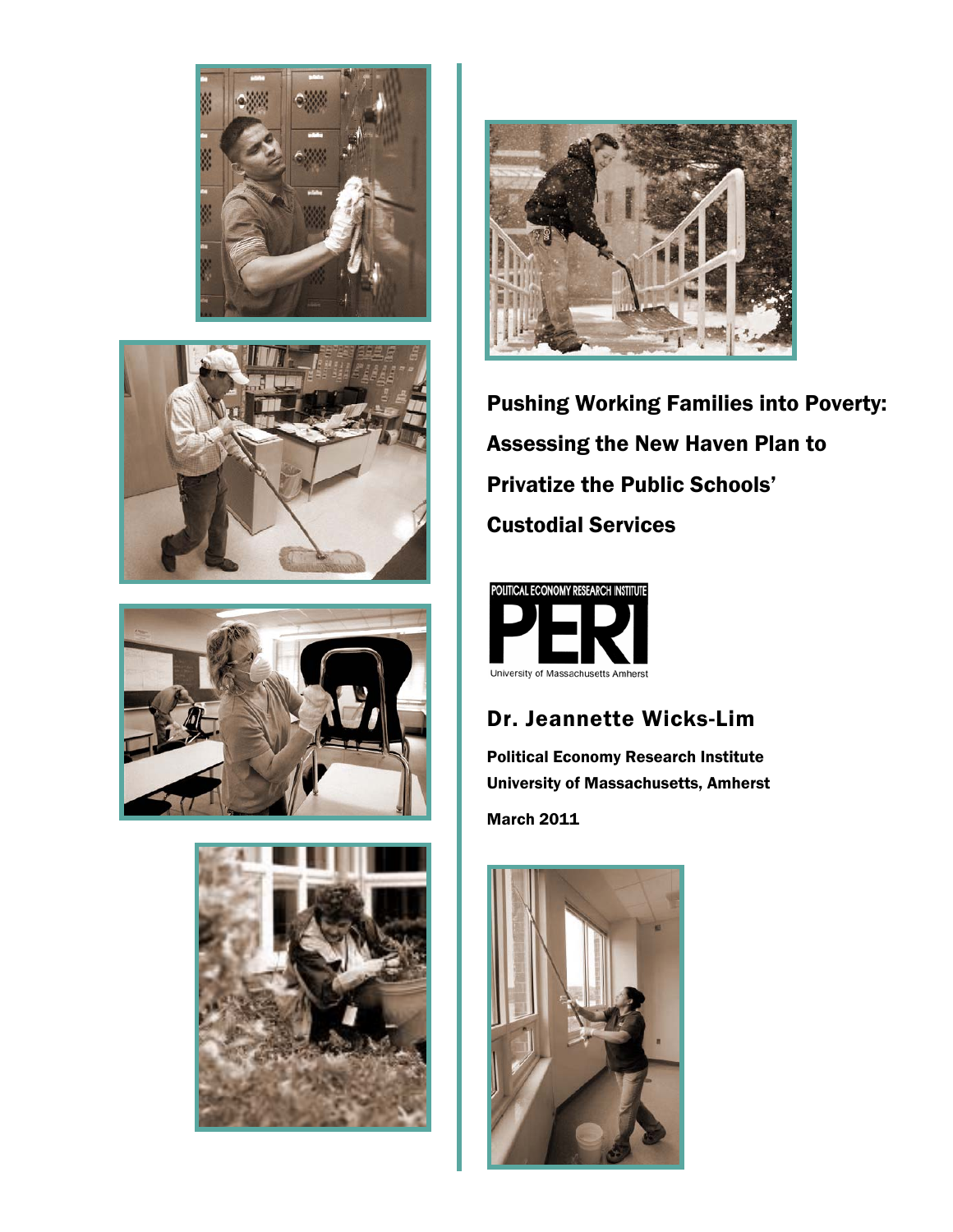# Pushing Working Families into Poverty: Assessing the New Haven Plan to Privatize the Public Schools' Custodial Services

March 2011

Dr. Jeannette Wicks-Lim

Assistant Research Professor Political Economy Research Institute

University of Massachusetts, Amherst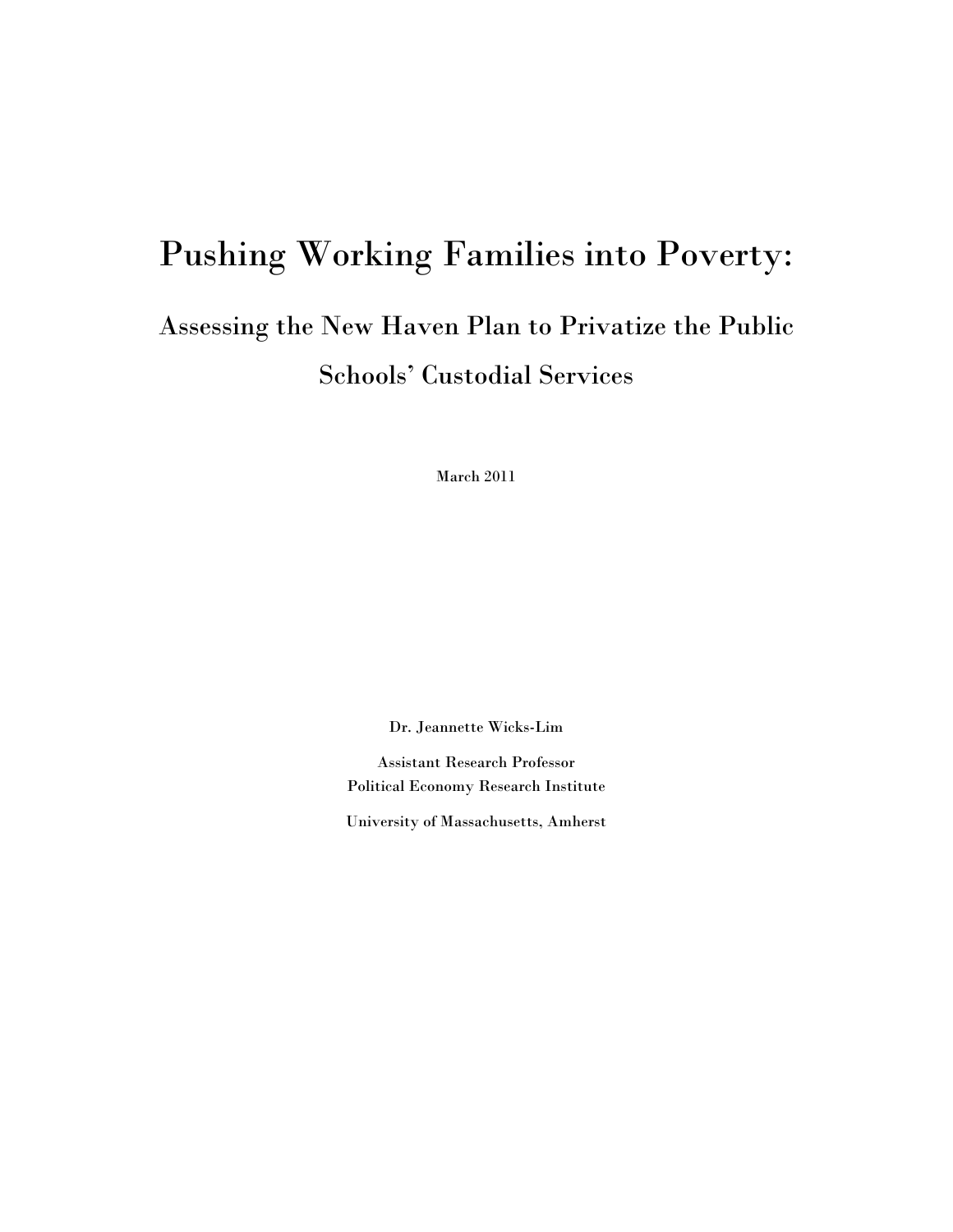# **SUMMARY**

The City of New Haven is considering outsourcing its public school custodial services to a private firm, GCA Services Group, to reduce the City's projected \$42 million deficit for fiscal year (FY) 2011-12. Outsourcing to this firm would cut the cost of the school custodial services in half, saving the City \$8.1 million, equal to 19 percent of the deficit. This report assesses the major cuts in wage and benefits that this proposal will impose on New Haven's currently employed custodians, including their impact on the families of the custodial workers. The main findings are:

- The GCA Services Group proposed contract to provide public school custodial services would:
	- Reduce the current average wage among the New Haven Public School (NHPS) custodians by 40%, from \$20.90 to \$12.50 per hour;
	- Replace 186 full-time custodial positions with a largely part-time workforce; at minimum, 2/3 of the new positions will be part-time;
	- Eliminate health insurance benefits, overtime pay and bonuses for all part-time workers; eliminate retirement benefits for all workers.
- These severe pay and benefit reductions would effectively force the 186 lower-to-middle-income NHPS custodians and their families to bear the burden for fully 19 percent―\$8.1 million―of the city's projected \$42 million budget deficit for FY2011-12. Yet, these 186 families represent less than one-half of one-percent of the 46,000 households in New Haven.
- The main benefit to privatizing city services put forth by proponents of outsourcing is the idea that private firms cut costs by operating more efficiently. Whether or not this is the case, this factor does not play an important role in the GCA Services Group proposed contract. Instead, the proposed contract reduces costs by simply paying workers less: all of the cost savings from the GCA Services Group contract bid result from pay and benefits cuts. Moreover, any savings from reduced service hours will likely result in lower quality services, i.e., dirtier classrooms and school cafeterias.
- If the average NHPS custodian today continues to work as a school custodian under the proposed GCA Services Group contract, s/he and his/her family will no longer be able to make ends meet.<sup>[1](#page-2-0)</sup>
	- The average NHPS custodian would experience a 54 percent fall in total household income, from \$68,000 to \$31,000.[2](#page-2-1)
	- At \$31,000 the average-sized 3-person household would be eligible for the major publicly subsidized programs such as SNAP (formerly called Food Stamps) and HUSKY (Connecticut's Medicaid program).
	- $\circ$  A second part-time job would only likely raise this household income to \$42,000; this is \$8,500 short of the \$50,543 this household needs to meet its basic needs.

<span id="page-2-0"></span><sup>&</sup>lt;sup>1</sup> For ease of exposition, I will alternate the gendered pronouns for the remainder of the report.

<span id="page-2-1"></span><sup>2</sup> All figures in this report are in 2009 dollars.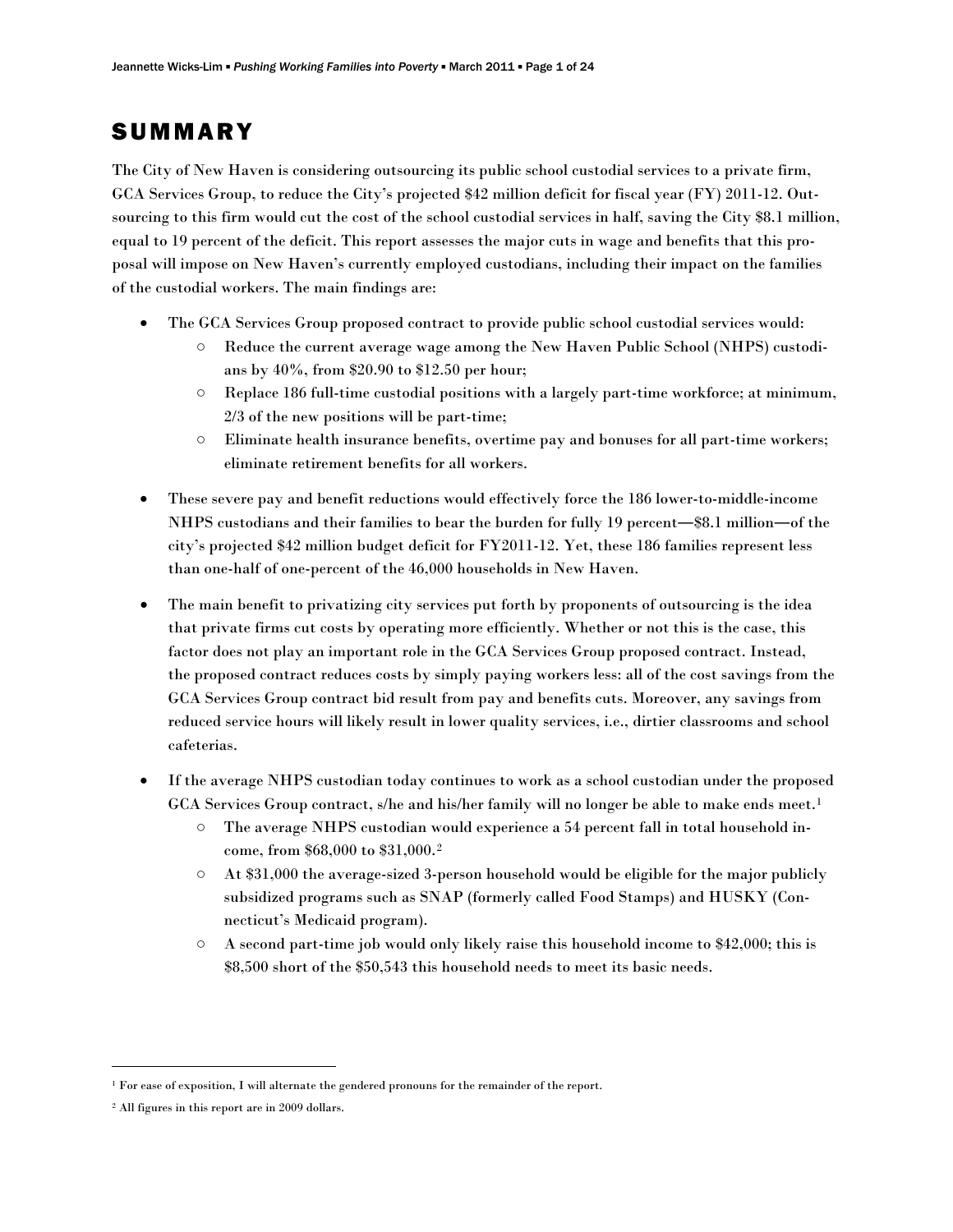# INTRODUCTION AND BACKGROUND

The City of New Haven is considering removing 186 public school custodial positions from its payroll, and contracting with a private firm, GCA Services Group to provide these services. New Haven Mayor John DeStefano's stated purpose for privatizing the public school custodial services is to reduce costs to the city in order to address its mounting deficit, which his administration projects to be about \$42 million in the 2011-2012 fiscal year (FY).[3](#page-3-0) The proposed contract with GCA Services Group would cost the City an estimated \$8.2 million, reducing current costs of \$16.3 million by \$8.1 million. In other words, outsourcing the custodial services could potentially reduce the City's projected annual budget deficit by about 19 percent.

Council 4 of the American Federation of State, County, and Municipal Employees (AFSCME), which currently represents New Haven's public school (NHPS) custodial staff, has asked the Political Economy Research Institute (PERI) to analyze how the living standards of these workers would change if the City chooses to accept the GCA Services Group contract bid. As of January 2011, the current school custodial staff is working under the terms of the union contract that expired in July 2009.

This report provides a detailed description of the proposed changes in compensation, from the current terms under the expired contract to what the GCA Services Group proposes in its contract bid. The report then provides an evaluation of what these changes will mean to the custodians currently employed by the City and their families, using both government data, survey data from the current workforce, and payroll data.[4](#page-3-1) In particular, I assess what type of living standards the school custodial jobs currently support and how this would change under the proposed bid. This report should serve to provide New Haven residents with a clearer picture of the implications of the GCA Services Group proposed contract.

This report was prepared at PERI as an independent research project. No one at Council 4 AFSCME exercised any authority over the final contents of the study.

# BASIC TERMS OF EMPLOYMENT, CURRENT VERSUS PROPOSED

In this section, I compare the basic terms of employment of the 186 public school custodians on the city's payroll and what is proposed in GCA Services Group contract bid. The payroll data I examine are from FY2008-09 – the last fiscal year covered by the union-negotiated contract between AFSCME Local 287 and the City. Table 1 provides a summary of these differences.

<span id="page-3-0"></span><sup>3</sup> Mayor DeStefano provided this figure in a press conference on February 3, 2011. See: [http://newhavenindependent.org/index.php/archives/entry/grand\\_list\\_grows\\_3/](http://newhavenindependent.org/index.php/archives/entry/grand_list_grows_3/) 

<span id="page-3-1"></span><sup>4</sup> The data sources for this report include the following 1) the most recent expired union-negotiated contract: "Agreement between the New Haven Board of Education and Board of Education Employees Local 287 Council 4 AFSCME, AFL-CIO;" 2) the GCA Services Group contract proposal: "New Haven Public Schools and GCA Services Group: A proposal for the successful implementation of contracted custodial services," January 26, 2010; 3) FY2008-2009 payroll data, 4) worker surveys, and 5) the American Community Survey (ACS) of the U.S. Census Bureau. See technical appendix for details.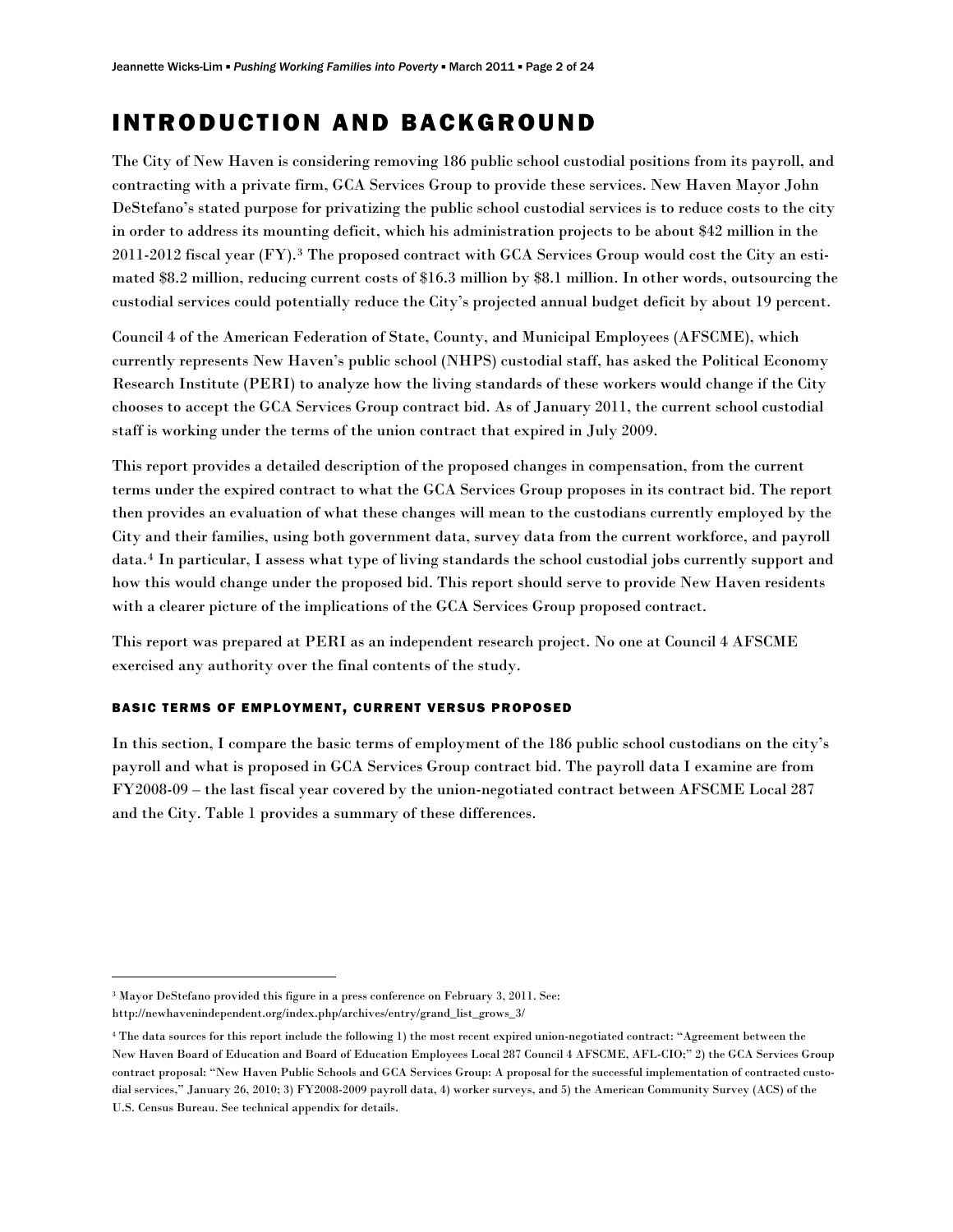| <b>Working</b> conditions | Contract terms currently in effect                                                                      |         | Proposed contract by GCA Services Group                                                                              |         |
|---------------------------|---------------------------------------------------------------------------------------------------------|---------|----------------------------------------------------------------------------------------------------------------------|---------|
| Number of positions       | 186 positions:<br>100% Full-Time                                                                        |         | 310 positions:<br>102 Full-Time; 208 Part-Time                                                                       |         |
| Hourly wage rates         | Range                                                                                                   | Average | Range                                                                                                                | Average |
|                           | $$14.50 - $26.05$                                                                                       | \$20.90 | $$12.50 - $18.40$                                                                                                    | \$12.50 |
| Overtime hours            | All workers are eligible to work overtime;<br>225 hours on average                                      |         | 82 building managers and asst. building manag-<br>ers eligible to work OT and holiday hours;<br>164 hours on average |         |
| Bonus pay                 | Longevity pay, Perfect Attendance, Shift Differentials                                                  |         | None                                                                                                                 |         |
| <b>Health</b> benefits    | All workers eligible<br>$(97\%$ enrolled;<br>89% of workers with children<br>use benefits for children) |         | Full-time workers only eligible<br>(102 of 310 workers)                                                              |         |
| Retirement benefits       | All workers eligible                                                                                    |         |                                                                                                                      | None    |

### TABLE 1. SUMMARY OF BASIC TERMS OF PAY AND COMPENSATION UNDER CURRENT AFSCME -NEGOTIATED CONTRACT AND PROPOSED GCA SERVICES GROUP CONTRACT

*Note: I use median figures to represent average hours and average wages.* 

*Sources: "Agreement between the New Haven Board of Education and Board of Education Employees Local 287 Council 4 AFSCME, AFL-CIO" and the GCA Services Group contract proposal: "New Haven Public Schools and GCA Services Group: A proposal for the successful implementation of contracted custodial services," January 26, 2010.* 

Wages. Currently, hourly wage rates range between, \$14.50 and \$26.05, with the typical (median) worker earning \$20.90 per hour. This compares to a minimum rate of \$12.50 and a maximum rate of \$18.40 under the proposed contract; the typical worker would earn \$12.50.[5](#page-4-0) Note that this \$12.50 pay rate is the minimum required under New Haven's living wage ordinance. The typical worker, therefore, would see an average wage cut of 40 percent under the proposed contract.[6](#page-4-1)

Hours. All 186 of the City's school custodians are full-time, year-round workers.<sup>[7](#page-4-2)</sup> Nearly all of these custodians (97 percent) also worked overtime—225 hours on average during FY2008-09. GCA Services Group proposes to use a largely part-time workforce. The contract bid specifically designates 208 positions as "4 hr. part-time jobs." The proposed contract does not stipulate the full-time and part-time status of all the remaining positions. However, if all other jobs are full-time, then the proposed contract calls for an addi-tional 102 full-time positions.<sup>[8](#page-4-3)</sup> The contract bid also estimates that the 82 building managers and assistant building managers—about one-quarter of the workforce—will work an average of 164 overtime hours.[9](#page-4-4)

<span id="page-4-0"></span><sup>5</sup> See technical appendix for details of how hourly rates are estimated.

<span id="page-4-1"></span><sup>6</sup> The current contract between AFSCME Local 287 and the City provide for longevity and perfect attendance bonuses, as well as, and premiums for overtime and less desirable shifts. The GCA contract only offers wage premiums for overtime and holiday hours.

<span id="page-4-2"></span><sup>7</sup> During FY2008-2009, 197 full-time custodians were on payroll. As of December 2010, 186 full-time custodians are on staff.

<span id="page-4-3"></span><sup>8</sup> The contract language is somewhat unclear about whether positions will be part-time or full-time. The 208 part-time/102 full-time breakdown of jobs is based on the assumption that only positions specifically labeled as "4 Hr. P/T" will be part-time. If, on the other hand, I assume that only building managers and assistant building managers would be full-time then the contract actually calls for 248 part-time and 82 full-time positions.

<span id="page-4-4"></span><sup>9</sup> This includes both the hours listed as "overtime" and "holiday" hours which appear to earn the standard "time and one-half" premium pay.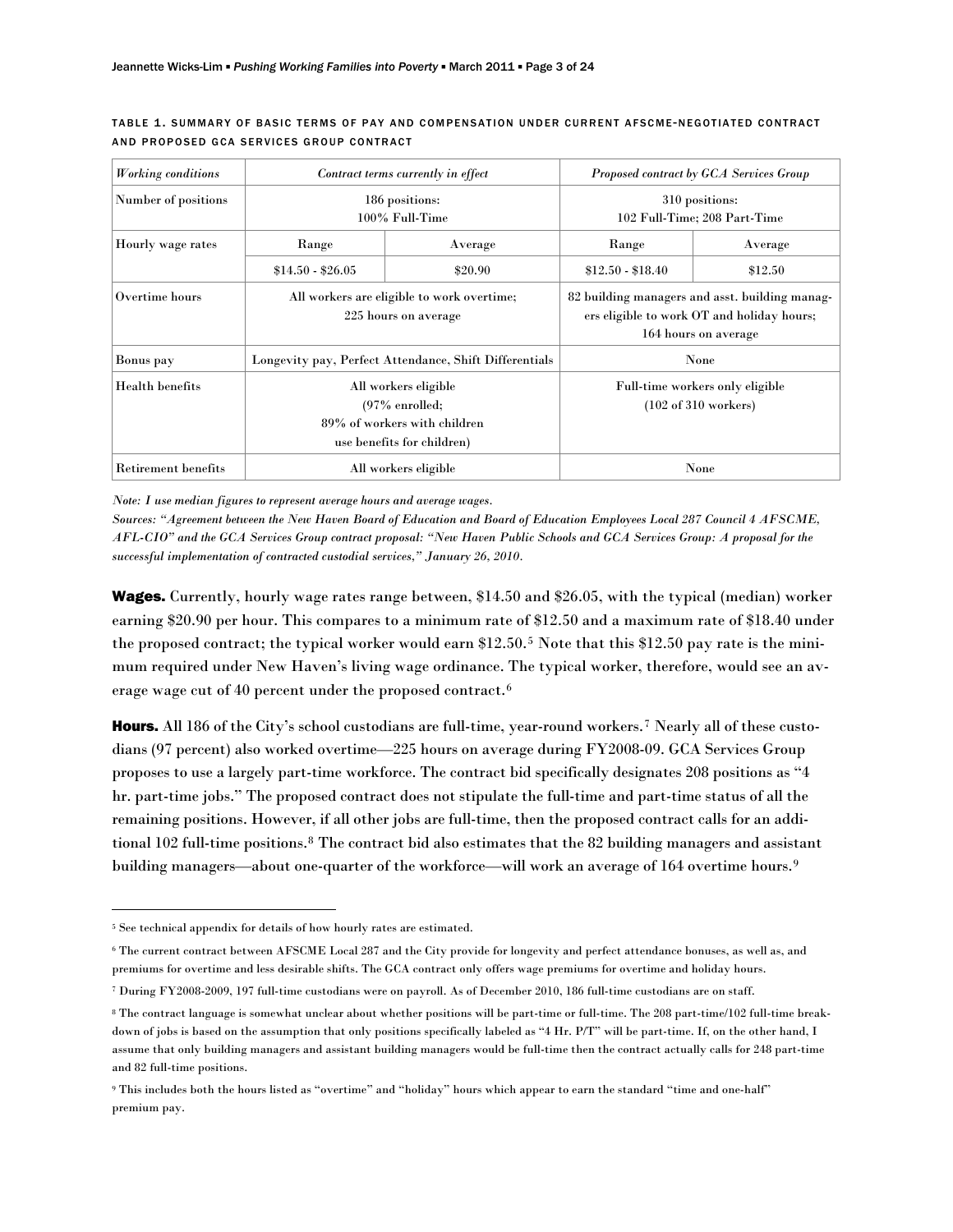Converting the workforce from an entirely full-time workforce to two-thirds part-time fundamentally changes the earnings potential of each of these positions. Moreover, today's economic climate where 16 percent of workers are either unemployed or underemployed, severely constrains the prospects for workers to find a second part-time job to help offset some of the earnings loss.[10](#page-5-0)

Taken altogether, I find that the proposed contract calls for four percent fewer work hours than the hours worked in FY2008-2009. In FY2008-09, the hours worked total to 462,257 hours or 222.2 full-time equivalent workers. This compares to 441,934 annual hours in the proposed contract, equal to 212.5 full-time equivalent workers—about 4 percent fewer hours. In other words, the contract bid calls for nearly the same number of work hours as under the FY2008-09 contract. These figures indicate that more than 90 percent of the cost savings from outsourcing would come directly from cuts to compensation.<sup>[11](#page-5-1)</sup>

In fact, the cost savings that the City could realize from outsourcing due to fewer work hours will actually be less. This is because since FY2008-09 the NHPS custodial staff has fallen from 197 workers to 186 workers as of January 2011, a drop off of 11 full-time workers. Therefore, the cost savings from the GCA Services Group proposed contract would most likely be entirely due to pay cuts.

If there are any reductions in service hours under the proposed contract, the NHPS schools can expect dirtier, less sanitary, classrooms, bathrooms, and school cafeterias. This is because GCA Services Group will depend on a largely part-time workforce working for much lower wages that can be expected to have a higher turnover rate, and therefore less experience, than the current highly experienced custodial staff.[12](#page-5-2) As I show below, the current staff has an above-average level of work experience: ten years of tenure with the City compared to the average four years of job tenure among custodians nationally. It is highly doubtful that a less-experienced staff would be able to clean the NHPS schools in fewer hours to the same standards as the current highly-experienced staff.

Benefits. Currently, all the school custodians are eligible for the health insurance benefits as city employees. Nearly all workers (97 percent) depend on these benefits for their own insurance. Among workers with dependent children, 88 percent use their health insurance benefits to cover their children. All of the public school custodians are also eligible to participate in the City's pension plan which guarantees

<span id="page-5-0"></span><sup>&</sup>lt;sup>10</sup> The latest figures are reported in the BLS News Releases, "The Employment Situation," [<http://www.bls.gov/news.release/empsit.nr0.htm](http://www.bls.gov/news.release/empsit.nr0.htm)>. The February figure is from the March 4, 2011 release.

<span id="page-5-1"></span><sup>&</sup>lt;sup>11</sup> To calculate the source of cost savings, I start with this fact: at minimum, the change in labor costs will be equal to the difference of the current labor costs (\$16.3 million) and the total proposed contract cost of \$8.2 million. The total labor cost savings, in other words would be at least \$8.1 million. This figure could be more if the GCA Services Group bid also factors in any supply and equipment costs (this is unclear from the proposal). However, the GCA Services Group bid itself suggests a total cost saving of about \$8.3 million per year. This implies that 1) nearly all of the cost saving is due to a reduction in labor costs (i.e., supply and equipment costs do not factor in the contract bid) and 2) the fall off in labor costs would, at most, be \$8.3 million. We know that the number of total hours falls by about 4 percent (462,257 hours vs. 441,934 hours). If we price hours by current costs (\$35.26 per hour—this includes all labor costs including benefits and workers' compensation) this would represent savings equal to \$717,000 (\$35.26 x [462,257 hours-441,934 hours]). This \$717,000 savings is equal to 9 percent of \$8.1 million. The remaining amount of labor cost savings, and therefore, total cost savings, must be due to reductions wages and benefits.

<span id="page-5-2"></span><sup>12</sup> The study, "Examining the Evidence: The Impact of the Los Angeles Living Wage Ordinance on Workers and Businesses," by David Fairris, David Runsten, Carolina Briones, and Jessica Goodheart (Los Angeles, Calif.: Los Angeles Alliance for a New Economy, 2005) documents the link between higher wages and lower turnover. The study estimates that the living wage ordinance that raised the mandated minimum pay rate reduced turnover rates—the percentage of workers in their firm who quit or were fired over the course of one year―by about 17 percentage points from 49 percent to 32 percent.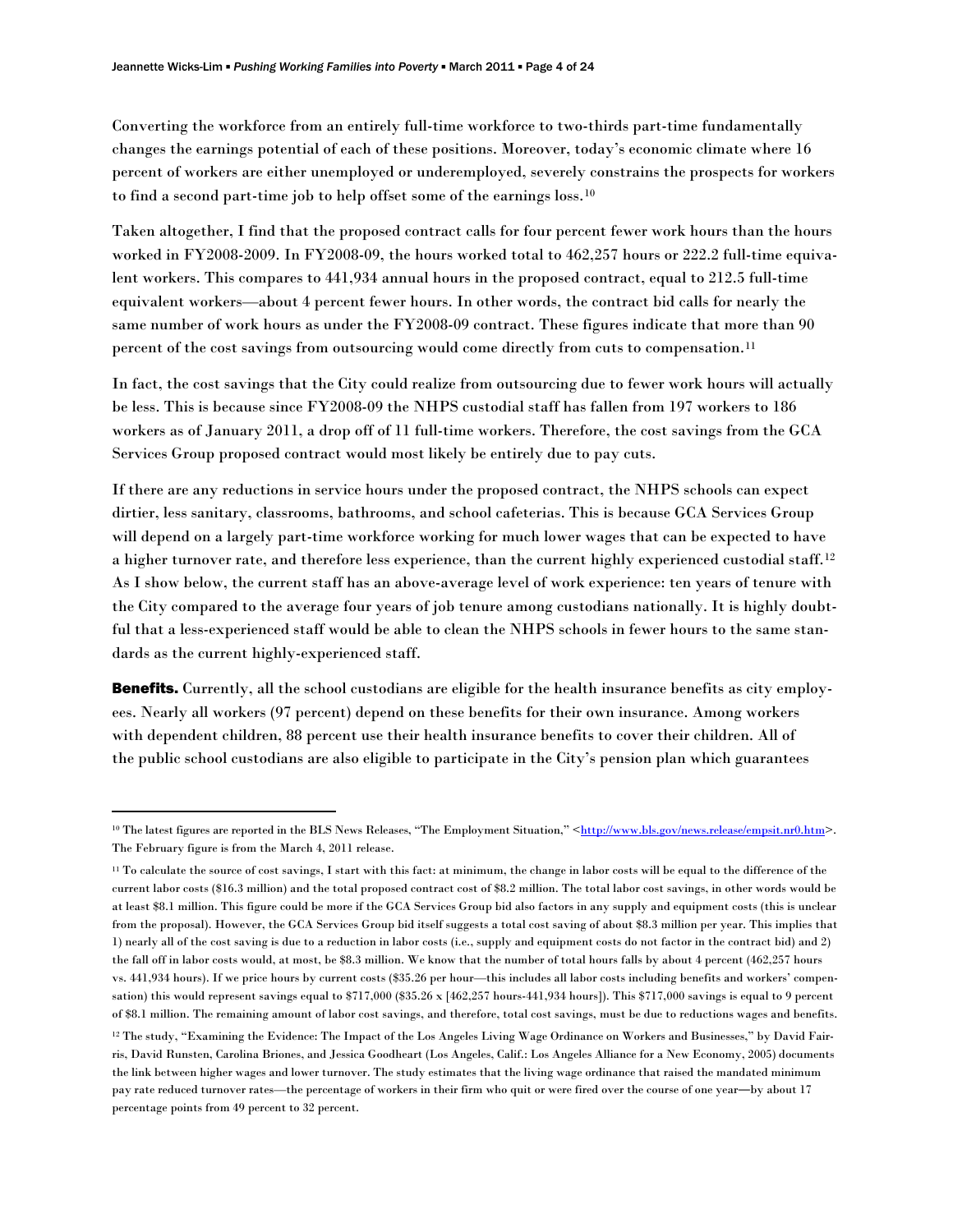workers retirement income equal to a percentage of their annual earnings that rises with a worker's tenure with the City.

The proposed GCA Services Group contract includes only a few details about health insurance benefits. The bid proposal indicates that only full-time workers will receive health insurance benefits. Therefore, I assume that two-thirds of the workforce—all of the part-time positions—will not receive any health benefits.[13](#page-6-0) The GCA Services Group contract bid does not mention any provisions for retirement benefits. The proposed contract also does not provide for paid sick days or paid bereavement leave, both of which are currently available to NHPS custodians.

These are the basic details of the current and proposed terms of employment for NHPS school custodians. The \$8.1 million in cost savings results from a severe cut in pay and benefits. The sheer magnitude of the pay and benefits cuts behind the \$8.1 million in cost savings places a heavily lopsided share of the city's \$42 million deficit burden on the NHPS custodians and their families. Consider this: 46,000 households live in New Haven and benefit from the City's services. Yet, the proposed pay cuts effectively force 186 lower to middle income families, *less than one-half of one percent* of all New Haven households, to bear the burden of closing fully 19 percent (\$8.1 million) of the city's deficit.

### WHO ARE THE AFFECTED WORKERS?

Most of the current custodial staff is male, as is typical for this type of occupation nationwide. The fraction of women holding these positions, however, is noticeably smaller than the national average—7 percent for the NHPS custodians compared to 23 percent nationally (see Table 2).[14](#page-6-1) The racial and ethnic make-up the workforce resembles that of the general area. The current custodial staff is about 30 percent non-white and/or Latino compared to 31 percent in the County of New Haven.[15](#page-6-2)

| % Male                                   | 93%          |
|------------------------------------------|--------------|
| % Nonwhite                               | 29%          |
| % With a high school degree or less      | 59%          |
| % With some college experience or more   | 41%          |
| Average number of years in the workforce | 27 years     |
| Average age                              | 47 years old |
| Average tenure with New Haven            | 10 years     |

TABLE 2. INDIVIDUAL CHARACTERISTICS OF AFFECTED WORKERS

*Source: NHPS Worker Survey*

<span id="page-6-0"></span><sup>13</sup> The following are the statements provided in the proposal under the section describing titled *Hourly Staff*: " …health benefits will not automatically be provided…Health benefits can be important to some part-time workers, and the availability of health insurance can help to attract and establish a more stable workforce. Therefore, we plan to offer a "Mini Med" plan that will provide basic health insurance to those employees who wish to *purchase it* [emphasis added]…Full-time management and hourly employees will have access to GCA's standard health benefit plan."

<span id="page-6-1"></span><sup>&</sup>lt;sup>14</sup> See Bureau of Labor Statistics published figures at [<http://www.bls.gov/cps/wlftable11.htm](http://www.bls.gov/cps/wlftable11.htm)>; accessed December 29, 2010.

<span id="page-6-2"></span><sup>&</sup>lt;sup>15</sup> Based on author's analysis of ACS 2005-2007 data.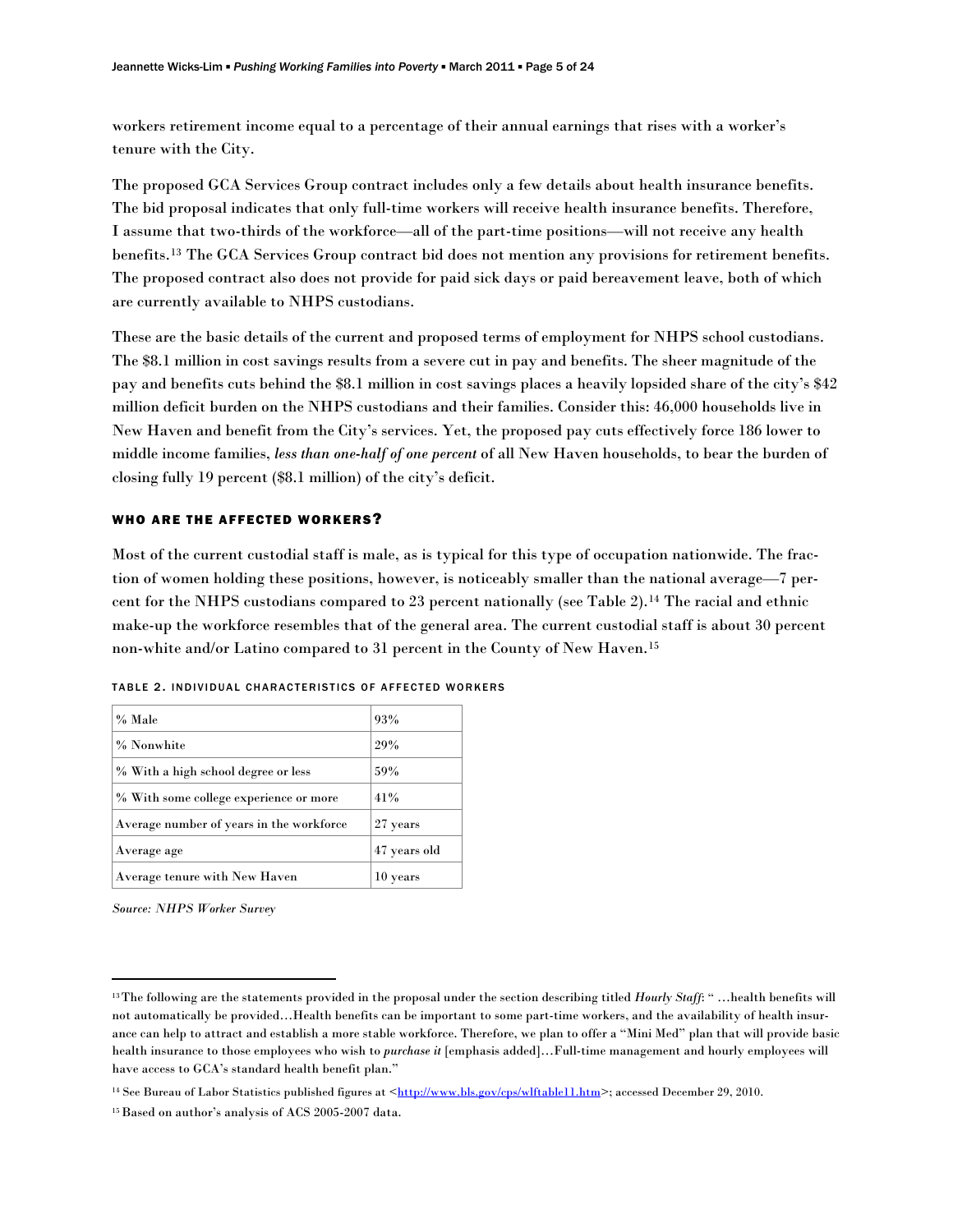The NHPS custodial workforce is highly experienced, with workers well into their work careers. The typical worker has been part of the workforce for 27 years with an average age of 47 years old. Moreover, the NHPS custodians have an above average level of work experience in this occupation: the average worker has been employed by the City of New Haven for ten years—more than twice the average job tenure of four years for this occupation nationally.[16](#page-7-0) This quality would seem important for a job responsible for maintaining the physical learning environment for the City's schoolchildren. A reduction in the quality of these custodial services could have major consequences for children with common, but serious, medical conditions such as asthma and anaphylactic food allergies. Schools need to maintain a high standard of hygiene in order for the school buildings to be a safe and healthy for all students.

The average school custodian maintains a household of three people, including one child under 18 years old (see Table 3); 17 percent of workers live in this type of household (see Table 4). Other common household structures include two adults with no children (36 percent) and two adults with two or more children (32 percent). I refer to the three-person household type as the "average household"–the three-person household represents a kind of midpoint among the various types of households in terms of the level of income they require to cover their household budgets. Households with two adults and no children would have relatively smaller income needs, and households with two adults and two or more children would have relatively greater income needs.

| Average household size                                                                      | 3        |
|---------------------------------------------------------------------------------------------|----------|
| Average number of children under 18                                                         |          |
| Average earnings from custodial base salary                                                 | \$45,000 |
| Average earnings from custodial base salary plus overtime, bonuses, and other wage premiums | \$50,000 |
| Average family income                                                                       | \$68,000 |

TABLE 3. HOUSEHOLD CHARACTERISTICS OF AFFECTED WORKERS

*Source: NHPS Worker Survey* 

#### TABLE 4. DISTRIBUTION OF HOUSEHOLD TYPES AMONG AFFECTED WORKERS

| Household Type             | % of Total |
|----------------------------|------------|
| 1 adult, 0 children        | 9%         |
| $2+$ adults, 0 children    | 36%        |
| 1 adult, 1 child           | 2%         |
| $2+$ adults, 1 child       | 17%        |
| 1 adult, 2+ children       | 3%         |
| $2+$ adults, $2+$ children | 32%        |
| Total                      | 100%       |

*Source: NHPS Worker Survey*

<span id="page-7-0"></span><sup>16</sup> See BLS news release, "Employee Tenure 2010 News Release," September 14, 2010. Available at:

 $\langle \text{http://www.bls.gov/cps/lfcharacteristics.htm#tenure>}$ ; accessed December 29, 2010. This figure of ten years of job tenure actually understates the level of custodial experience of this workforce since these workers may have worked as custodians prior to working for the City of New Haven.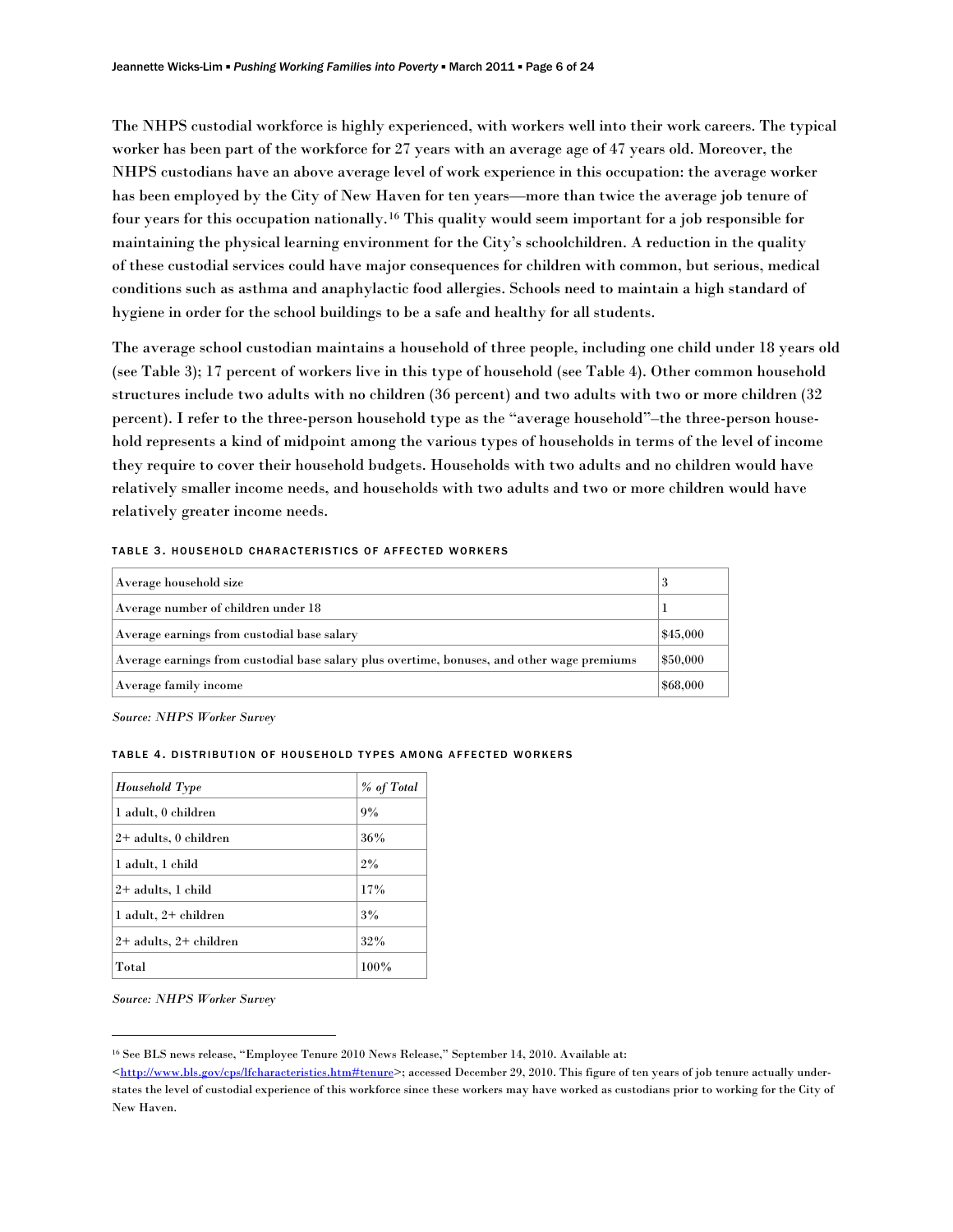# HOW WOULD PRIVATIZING SCHOOL CUSTODIAL SERVICES IMPACT THE LIVING STANDARDS OF CURRENT WORKERS AND THEIR FAMILIES?

To answer this question, I first need to lay out what I will use to gauge a household's standard of living. Perhaps the most commonly used measure for this type of assessment is the U.S. Census Bureau's official poverty line. In fact, this is what New Haven uses to define the minimum pay rate of the City's living wage ordinance. New Haven's living wage ordinance requires that large city contractors pay its workers, at minimum, a wage sufficient to provide a four-person household with income equal to 120 percent of the official poverty line, or \$26,107. Thus, New Haven's current living wage rate is \$12.50 – the pay rate required for a worker with a full-time year-round schedule to achieve 120 percent of the federal poverty line.

However, the official poverty line is well-known to represent a severe level of economic deprivation.[17](#page-8-0) In fact, one study found that nearly two-thirds of families with incomes between the official poverty line and 200 percent of the official poverty line experienced serious economic hardships. These economic hardships include worrying about having enough food, having utilities disconnected, or using the emergency room as a main source of medical care.[18](#page-8-1) Well-known public subsidy programs, such as the Low Income Home Energy Assistance Program and the State Children's Health Insurance Program, use the 200 percent of the poverty threshold as their income eligibility cutoffs, implying that families with incomes below 200 percent of the official poverty threshold are in economic distress.

Moreover, consider an alternative to the official poverty line—the "basic family budget" income threshold―presented by economists at the Economic Policy Institute in their report, *What We Need to Get By*.[19](#page-8-2) The basic family budget, updated regularly, estimates the income which families with young children need for a safe and decent, yet basic, living standard, assuming that most have access to health insurance benefits through their employer. Tallied up in this budget are the following items using region-specific prices: food, housing, transportation, healthcare, childcare, other necessities (personal care items, clothes, educational materials), and taxes. This budget includes no savings for emergencies, retirement or education, nor does it cover "extras" such as eating out at restaurants. For the average household among New Haven's school custodians, this basic family budget income threshold is \$50,543.

<span id="page-8-0"></span><sup>17</sup> Constance Citro and Robert Michael offer a comprehensive discussion of the problems with the U.S. government's official poverty measures in *Measuring Poverty* (Washington DC: National Academy Press; 1995). More recently, the U.S. Census Bureau announced its plan to develop an alternative poverty measure to address problems documented in Measuring Poverty, as well in the research that has been produced during the intervening years. This effort is described in the March 2010 U.S. Census Bureau memo titled, "Observations from the Interagency Technical Working Group on Developing a Supplemental Poverty Measure." See: <http://www.census.gov/hhes/www/pov[erty/SPM\\_TWGObservations.pdf](http://www.census.gov/hhes/www/poverty/SPM_TWGObservations.pdf)>; accessed December 29, 2010. Gordon M. Fisher (2007) of the U.S. Department of Health and Human Services, notes that the"…the Census Bureau has stated in several recent publications and on its web site, 'While the [poverty] thresholds in some sense represent families' needs, the official poverty measure should be interpreted as a statistical yardstick rather than as a complete description of what people and families need to live.'" See: <[http://aspe.hhs.gov/poverty/papers/std-budgets/index.htm#Conclusion>](http://aspe.hhs.gov/poverty/papers/std-budgets/index.htm#Conclusion).

<span id="page-8-1"></span><sup>18</sup> Boushey, Heather, Chauna Brocht, Bethney Gundersen, and Jared Bernstein. 2001. *Hardships in America: The Real Story of Working Families*. Washington, D.C.: Economic Policy Institute.

<span id="page-8-2"></span><sup>19</sup> Lin, James, and Jared Bernstein. 2008. "What We Need to Get by—A Basic Standard of Living Costs \$48,778, and Nearly a Third of Families Fall Short." *EPI Briefing Paper* #224. See: <[http://www.epi.org/publications/entry/bp224/>](http://www.epi.org/publications/entry/bp224/). Another similar alternative to the poverty line is the "self-sufficiency standard," published originally in 2000 by the New York State Self-Sufficiency Standard Steering Committee which included, among others, Trudi Renwick, currently Chief of the Poverty Statistics Branch with the Housing and Household Economic Statistics Division of the U.S. Census Bureau. In 2010, the self-sufficiency standards for New York State ranged between 200 percent to 500 percent of the official poverty line. See:<[http://www.fiscalpolicy.org/SelfSufficiencyStandardForNewYorkState2010.pdf>](http://www.fiscalpolicy.org/SelfSufficiencyStandardForNewYorkState2010.pdf)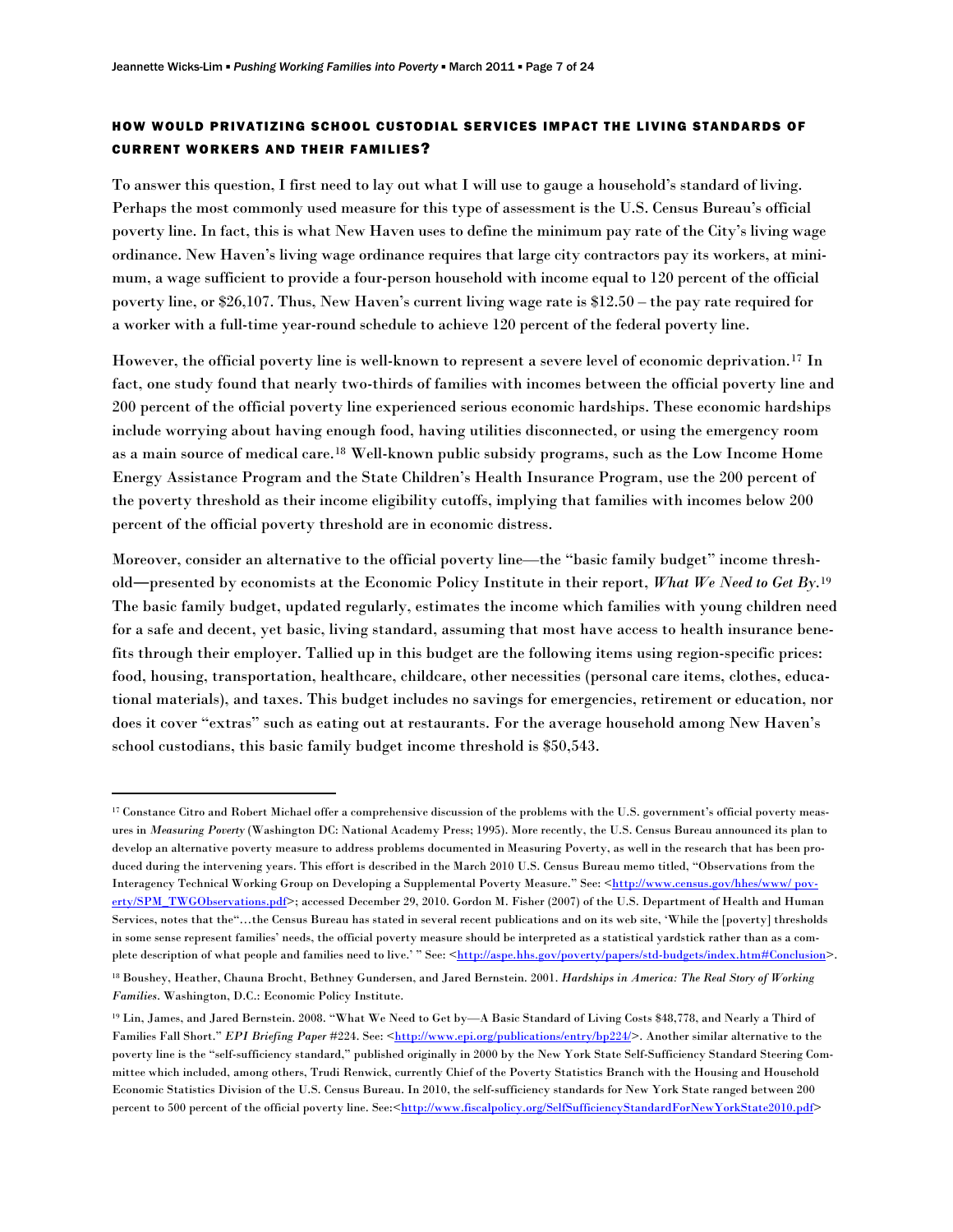A final measure I use to evaluate current earnings is the average family income in the New Haven area― a measure that characterizes New Haven's middle-class. The average family income provides a different type of yardstick than the other income thresholds described above: it gives us a way to assess how well these jobs provide workers and their families with a *solid* economic footing in the communities they live in, rather than a minimally acceptable living standard. In 2009, according to the U.S. Census Bureau, the average family income in the County of New Haven was \$77,720.[20](#page-9-0)

# WHAT TYPE OF LIVING STANDARDS DO THE CURRENT JOBS SUPPORT?

NHPS custodians earn, on average, \$45,000, working full-time and year-round. In addition to this base salary, these workers can earn more, primarily by working overtime, but also in the following ways: bonuses for perfect attendance, bonuses for achieving long tenure with the City, and working late shifts for a premium. Through such extra efforts, the typical worker in FY2008-2009 added about \$5,000 to their base salary for an average overall earnings of \$50,000.

Nearly all NHPS school custodians benefit from the City-provided health insurance plan. Across all workers, 97 percent depend on the health insurance provided by the City for their own health insurance. Among those workers with children under 18 years old, 88 percent depend on the City's plan to cover their children as well. With regard to retirement benefits, the City enrolls all NHPS custodians into its pension plan.



In Figure 1, I compare the situation of the average household among the current NHPS custodians to the various living standard measures.

*Source: NHPS Worker Survey; U.S. Census Bureau; Economic Policy Institute Basic Family Budget Calculator <http://www.epi.org/content/budget\_calculator/>* 

<span id="page-9-0"></span><sup>20</sup> I use the median income among families as the average family income.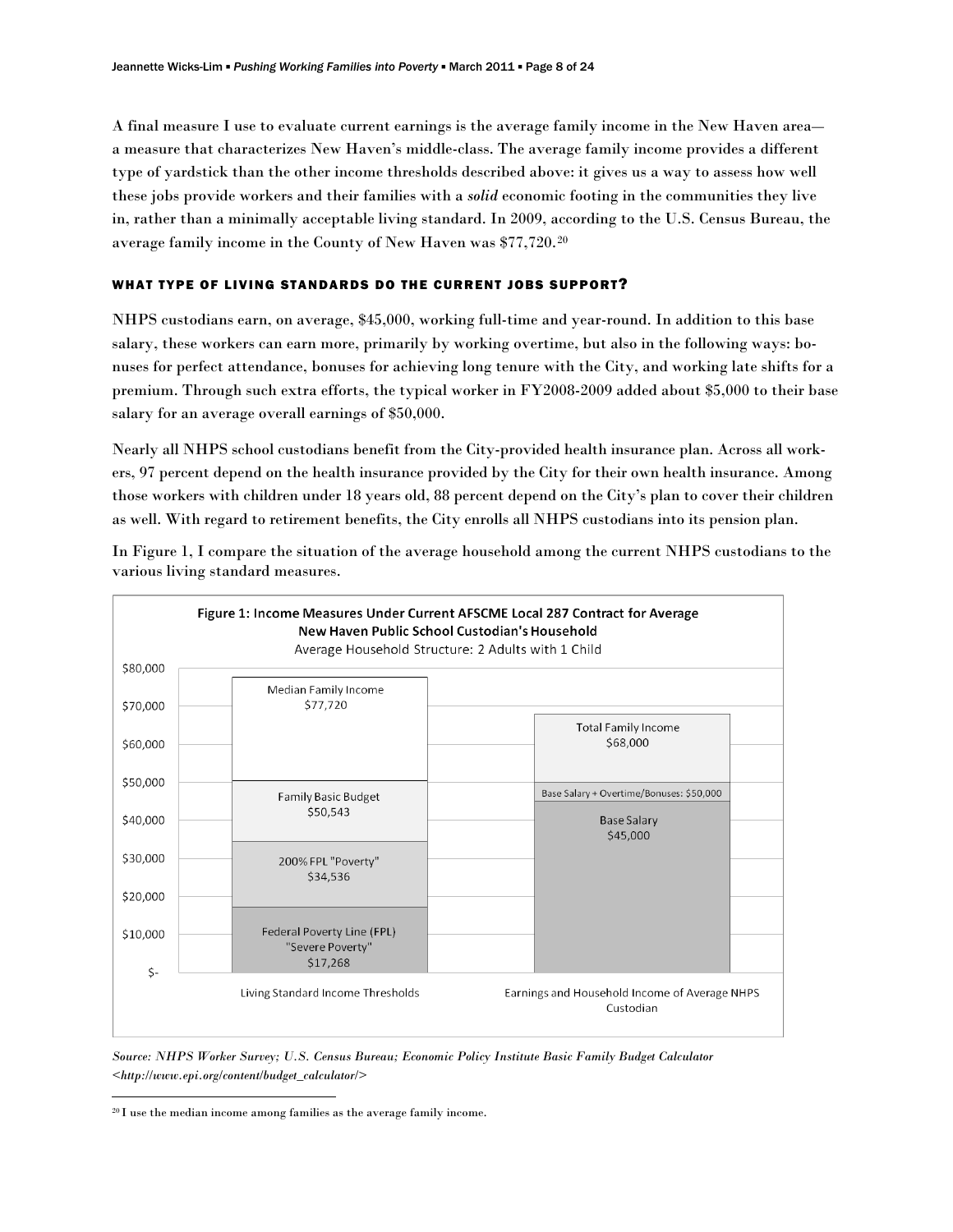As I noted earlier, the typical household has three members, two adults and one child under 18 years old. In the left bar of the figure, I present the four income thresholds for this household type. In the right bar of the figure, I present different measures of the average NHPS custodian's earnings and household income.

Consider first the average base salary that a New Haven school custodian earned in 2009, or \$45,000. We can see right away that the base salary for the average worker can support a living standard reasonably described as low-income since the base salary exceeds \$34,536 (200% of the official federal poverty line) but would not cover the worker and her family's basic needs budget (\$50,543).

Next, the figure shows the average worker's overall earnings of \$50,000 which includes earnings from an average of 225 overtime hours, bonuses, and other premium pay. This amount is nearly enough to cover the average household's \$50,543 basic needs budget.

Finally, other household income sources such as the earnings from a second adult within the household add \$18,000, on average, for a total household income of \$68,000. Note that this means that the earnings from the custodial position typically represent a household's most important income source—representing 74 percent of the average worker's total household income. The second source of income allows this household to cover its basic needs. Still, the family's total income sits about \$10,000, or about 15 percent, below New Haven's average income of \$77,720 in 2009.

In sum, the New Haven custodial position under the current pay and benefits terms provides working families with just about enough earnings to provide a small family with a safe and decent, yet basic, standard of living. To reach this minimally decent standard of living, however, depends crucially on the possibility of working a significant number of overtime hours—225 hours, on average, every year. And, even with another adult in the household in paid employment, this household still struggles, living about 15 percent below the average living standard in New Haven.

# WHAT TYPE OF LIVING STANDARDS WILL THE JOBS PROPOSED BY GCA SERVICES GROUP SUPPORT?

Figure 2 presents the same type of comparison as in Figure 1, however this time for the average household under the pay structure of the GCA Services Group proposed contract. These figures assume that all current workers would accept a position under the GCA Services Group contract bid that is closest in nature to his current position.For example, I assume that workers currently in a supervisory role would have a supervisory role under the proposed contract (e.g., as a "building manager"). <sup>[21](#page-10-0)</sup>

The proposed contract offers a fundamentally different type of employment opportunity from the current custodial positions. In contrast to current positions, the majority of the proposed custodial jobs cannot serve as a primary source of earnings. We can see this by comparing the proposed average base salary of \$13,000 (\$12.50 per hour for 1,040 hours per year) to the living standard measures. Earnings at this level fall far short of all of the income thresholds presented in Figure 2. In other words, these earnings could not even support a living standard equal to the severe poverty threshold described above. Also, as noted earlier, the contract bid does not provide for any supplemental earnings through working overtime or other bonuses for the large majority (about 70 percent) of positions.

<span id="page-10-0"></span> $21$  See technical appendix for details about how I matched these jobs.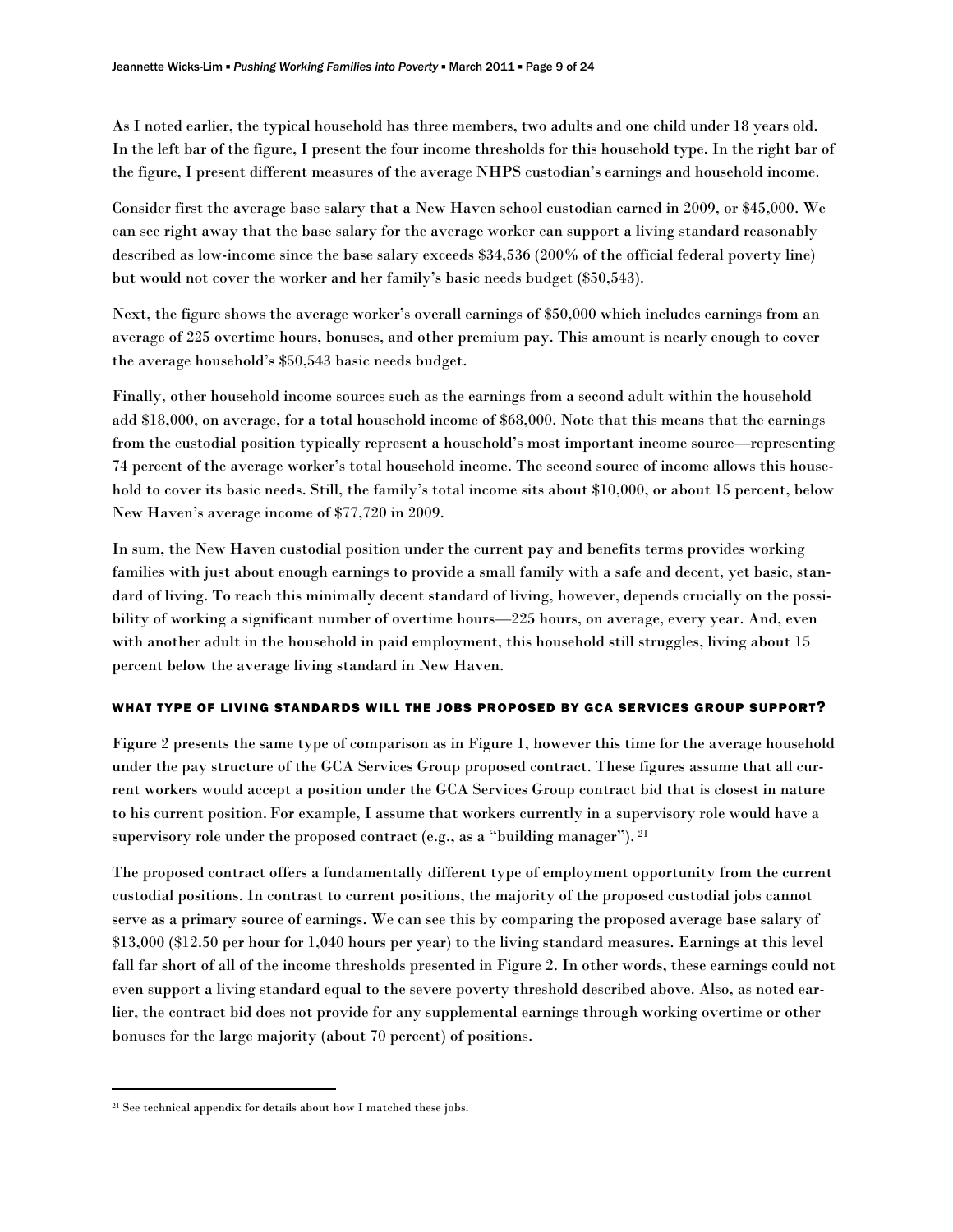

*Source: NHPS Worker Survey; U.S. Census Bureau; Economic Policy Institute Basic Family Budget Calculator <[http://www.epi.org/content/budget\\_calculator/](http://www.epi.org/content/budget_calculator/)>* 

Adding in the average family's other sources of income, such as the earnings of another working adult, would raise the overall household income to \$31,000. This level of income raises the living standard of this family close to, but still below, the poverty line threshold. The family would still need fully \$19,500 to cover their basic needs. The situation is even worse if we consider that this worker and his family no longer get health insurance and retirement benefits through the custodial position.

The GCA Services Group proposed contract will potentially offer at most 102 full-time positions, or about one-third of the proposed positions. We now look at what would happen if the average NHPS custodian is able to get one of the less common full-time positions under the new contract given that the cut in work hours to part time is a significant factor in changing the potential earnings of the average worker in the discussion above.

The wage rate set for 45 of the potential 102 full-time positions is \$14.57—this is the rate for building managers. Full-time earnings for this job would be \$30,306. These positions, unlike most of the other positions offered under the GCA Services Group proposed contract, offer workers the possibility of supplementing their earnings by working overtime. The contract proposal indicates that on average, building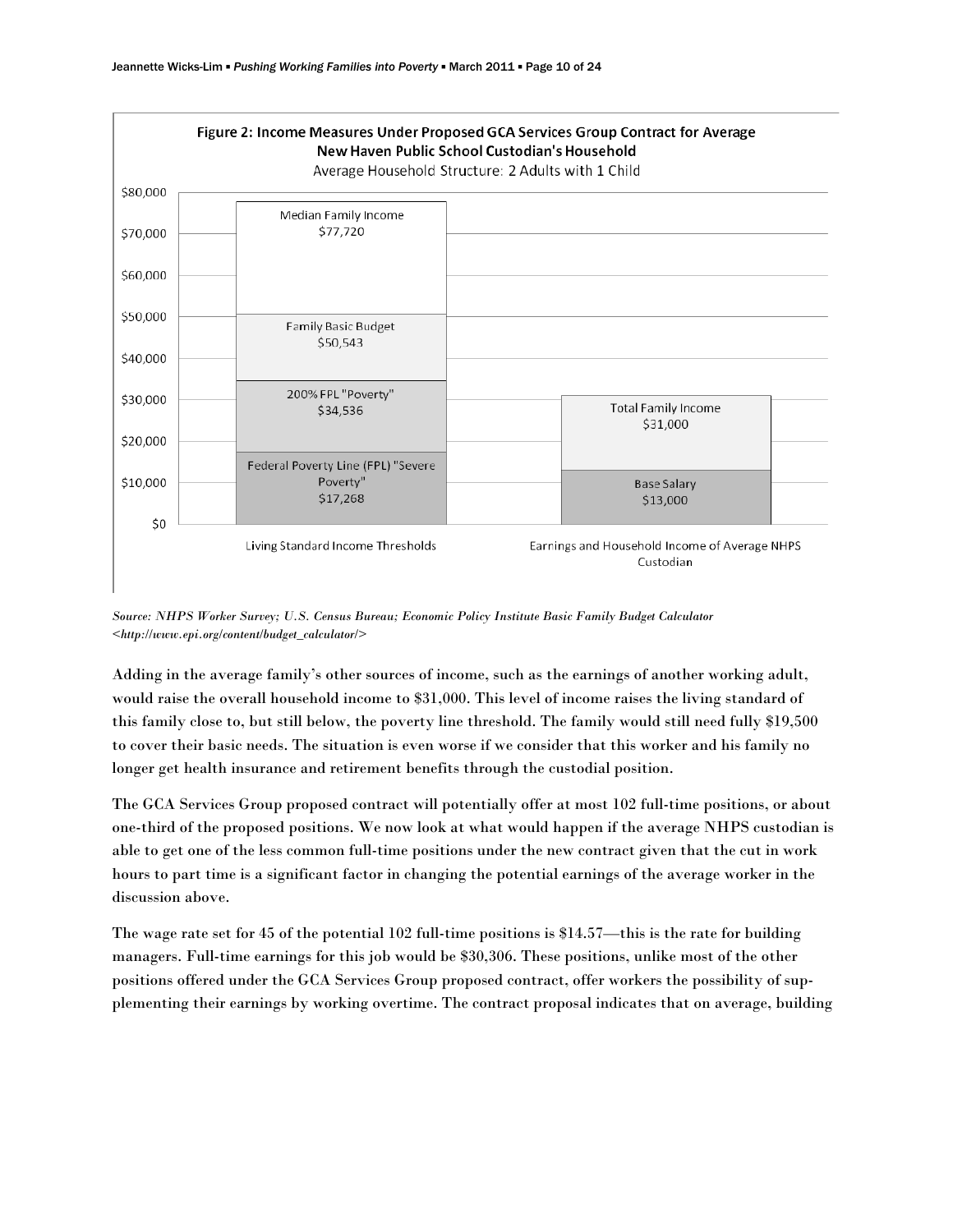managers would work 164 overtime hours (this includes overtime and holiday hours). This would raise the potential earnings from this position by \$3,585 to \$33,891.[22](#page-12-0)

As we can see in Figure 3, \$33,891 in earnings would fall below the "poor threshold" and is about \$16,600 short of the basic family budget threshold. If we add in other household income, an average of \$18,000 for a total of \$51,891, the household can now meet the family basic budget threshold. This level of total household income, however, is 24 percent lower than the decent, but modest, average household income of \$68,000 under the current terms.



*Source: NHPS Worker Survey; U.S. Census Bureau; Economic Policy Institute Basic Family Budget Calculator <[http://www.epi.org/content/budget\\_calculator/](http://www.epi.org/content/budget_calculator/)>* 

In sum, if the average school custodian today continues to work under the GCA Services Group proposed contract in one of the most common positions—a position that pays \$12.50 and has part-time hours she and her family would fall into poverty. Her earnings would fall below the official poverty line, and her household's total income—including earnings from a second adult worker in the household—would no longer cover her family's basic needs.[23](#page-12-1) If the average worker is able to get one of the less common but

<span id="page-12-0"></span><sup>22</sup> As I noted earlier, the GCA Services Group proposal does not specify an actual hourly rate so I make the assumption that the overtime rate would be the typical "time-and-a-half" rate, or  $$21.86 (= 1.5 \times $14.57)$ .

<span id="page-12-1"></span><sup>23</sup> The household type of 2 adults and 1 dependent child describes the average situation for workers. There are, of course, other smaller households that require less income to meet their basic needs and larger households that require greater income. As noted earlier, two other common household types include households with two adults and no dependents (32 percent of worker households), and households with two adults and two children (36 percent of worker households). In both situations, I estimate that the changes in living standards are just as dramatic. See the technical appendix for more details.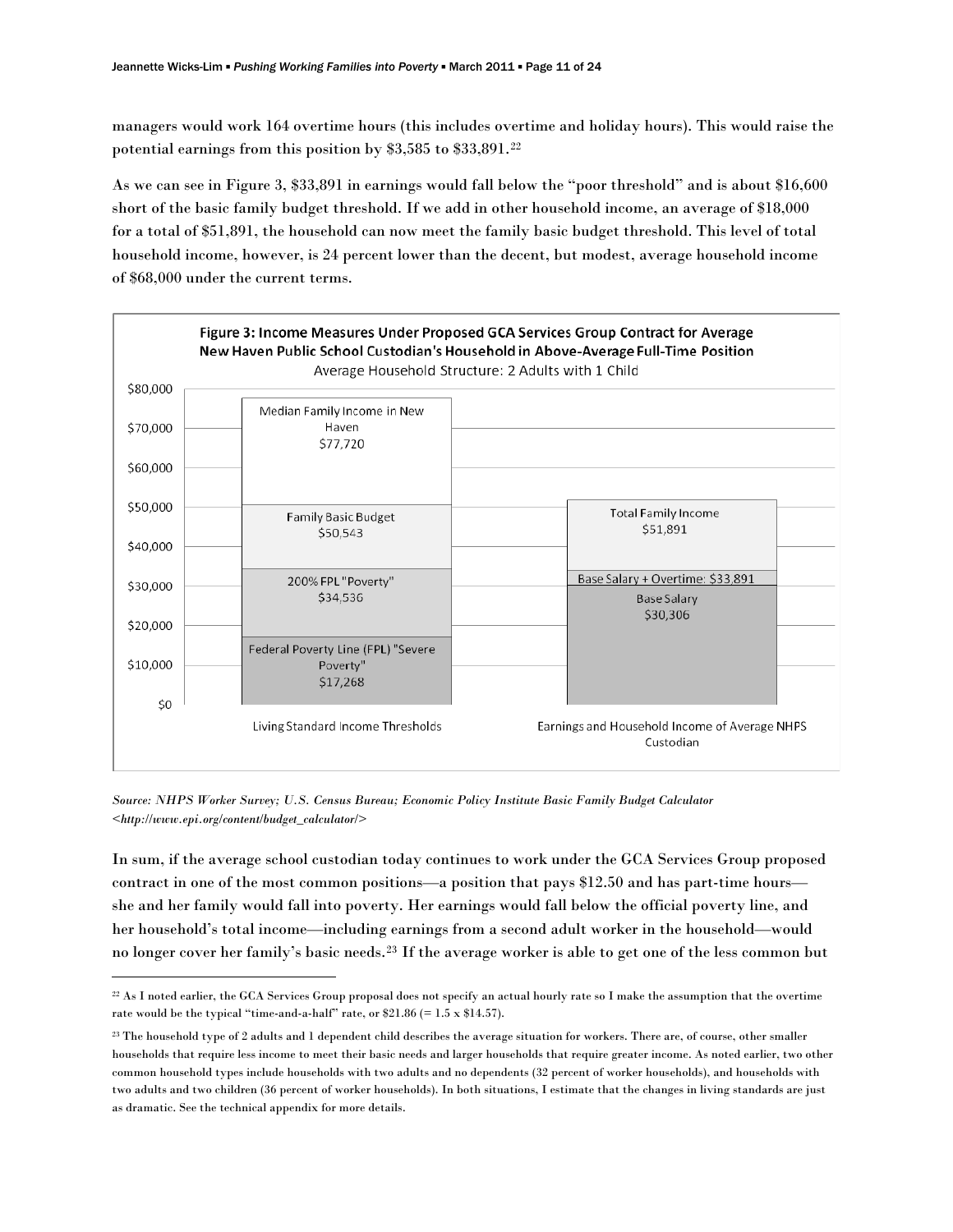better-paid full-time positions, such as a building manager position, she would still earn poverty-level earnings. This is despite also working a significant number of overtime hours. Only with a second source of income can this household pull itself out of poverty and bring in enough to cover the basic needs of the family.

### HOW MAY FAMILIES ADJUST TO THIS SHORTFALL?

If the current workers continued to work as custodians in New Haven's public schools, but under the GCA Services Group proposed contract, there are two basic ways that these workers could try to adjust and meet their family's basic needs:

**1. Use publicly-subsidized programs.** The typical affected worker could make greater use of publicly subsidized services. As I discussed earlier, major public subsidy programs set as the income-eligibility threshold to approximately 200 percent of the federal poverty line. If the average New Haven public school custodian with a 3-person household continues to work as a NHPS custodian in the most common position offered by GCA Services Group—a position that pays \$12.50 and has part-time hours—he and his family would fall below this threshold to about 180 percent of the federal poverty line (FPL). This household would be eligible to use:

- The federal Supplemental Nutrition Assistance Program (SNAP, formerly known as Food Stamps) to receive subsidies for food. A household is eligible if the household income falls below 185% FPL.
- The National School Lunch program (and related school nutrition programs) for meals at school for their children. A household is eligible if the household income falls below 185% FPL.
- Connecticut's Healthcare for Uninsured Kids and Youth (HUSKY, Connecticut's Medicaid program) which would provide free health insurance coverage for both the adults and children in the household. A household is eligible if the household's income falls below 185% FPL.
- Housing assistance through the federal Section 8 program or Connecticut's Rental Assistance Program (RAP) for a rent subsidy. A household is eligible if its income level is below 50 percent of the median income for the county or metropolitan area in which the family chooses to live.
- The federal Earned Income Tax Credit (EITC). A household of this size would be eligible for a refundable tax credit if its household's income falls below about \$45,400.
- Childcare assistance through Connecticut's Care 4 Kids program. A household is eligible if its income level is below 50 percent of the state median income, or \$42,690 for a family of three.

These are the major programs that the public school custodians could turn to for help to offset the income they would lose working under the GCA Services Group proposed contract. As a result, some of the cost savings offered by the GCA Services Group contract to the City of New Haven would effectively be shouldered by the federal and state taxpayers funding these publicly subsidized programs. In other words, federal and state taxpayers would be subsidizing the low pay of the GCA Services Group contract bid by covering the cost of the basic necessities that are currently paid for through the workers' salaries. Lowpaying jobs can also create *new* costs for the local economy due to increased poverty. Take, for example,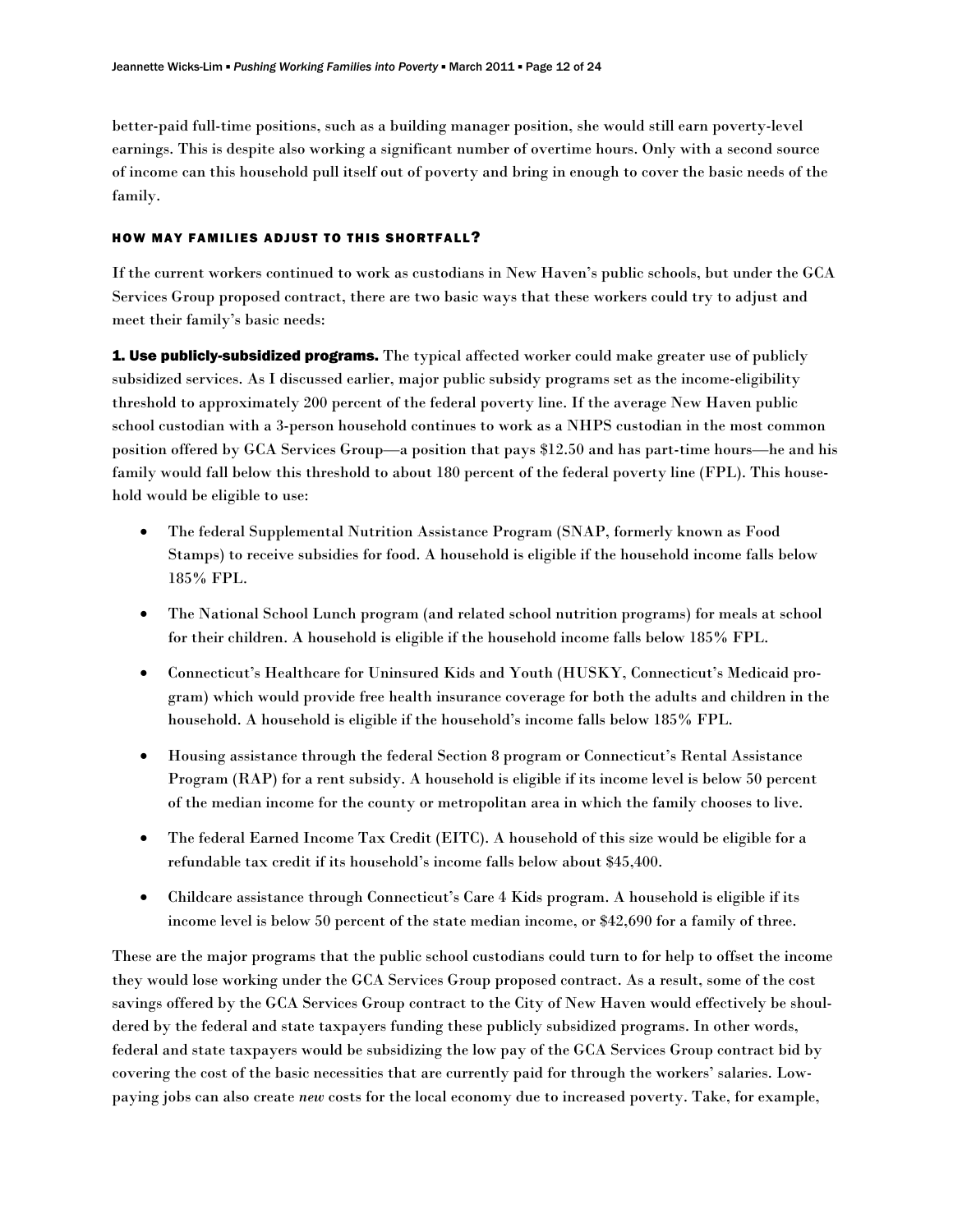the case of health care. Families that cannot access affordable health insurance postpone, or forego altogether, medical care when they need it. This increases their risk of developing more serious health problems that require costly hospitalizations, including emergency room care. On top of funding subsidized programs such as HUSKY, taxpayers also end up paying for about half of the medical expenses of the uninsured.[24](#page-14-0)

2. Find a second part-time job. Alternatively, since the typical worker under the GCA Services Group contract proposal would only have part-time hours he could seek another part-time job. However, job opportunities are scarce and about 1 in 7 workers are currently either unemployed or underemployed.[25](#page-14-1) The anemic pace of the today's U.S. economic recovery offers little hope for more job opportunities in the near future.

How much could a second part-time job help the average public school custodian and his family make ends meet? I can roughly estimate this by looking at the average wage of part-time workers with a high school degree (and no college experience) in the New Haven area. Such part-time workers typically earned \$11,000 annually in 2009. A second part-time job added to the part-time job offered under the GCA Services Group proposal would therefore raise the total income of an average New Haven public school custodian's household to \$42,000. This income level would now make this household ineligible for most of the major public subsidies. However, this household would still be bringing in \$8,500 less than that required for the family to meet its basic needs. This shortfall amounts to more than an entire year of food expenses for the average household of three.

There are two main reasons why two part-time jobs—one under the GCA Services Group proposed contract and another with a different employer—would tend to fall far short of the average current full-time earnings of NHPS custodians (\$24,000 from two part-time jobs vs. \$50,000 from one full-time NHPS job). First, part-time jobs simply tend to pay less than full-time jobs. For example, in the New Haven area, part-time workers of a similar age and education level as current NHPS custodians earn an average of \$11,000, not far off from the \$13,000 offered under the GCA Services Group proposed contract. However, the same type of worker in a full-time job typically earns in \$42,500 annually. Second, a crucial reason why current public school custodians are able to bring in an even higher level of earnings is that they have the opportunity to work more than full-time – their overtime hours and bonuses raise annual salary by more than 10 percent (see Figure 1 above).

Clearly, the earnings levels that would come with the new contract would impoverish the average worker and her family―their earnings would be insufficient to meet the household's basic needs. The GCA Services Group, itself, seems to recognize this fact and anticipates that much of the current staff will not remain. To deal with this, the company describes in their bid proposal their plan to launch a vigorous recruiting campaign:

Preferential hiring will be given to existing employees who wish to continue working at NHPS. However, as starting wages will be offered at \$12.50/hr for most of the 4-hour positions, and health benefits will not automatically be provided, we anticipate that

<span id="page-14-0"></span><sup>&</sup>lt;sup>24</sup> See the Henry J. Kaiser Family Foundation's "The Uninsured: A Primer," <<http://www.kff.org/uninsured/upload/7451-06.pdf>>.

<span id="page-14-1"></span><sup>&</sup>lt;sup>25</sup> The latest figures are reported in the BLS News Releases, "The Employment Situation," [<http://www.bls.gov/news.release/empsit.nr0.htm](http://www.bls.gov/news.release/empsit.nr0.htm)>. The February figure is from the March 4, 2011 release.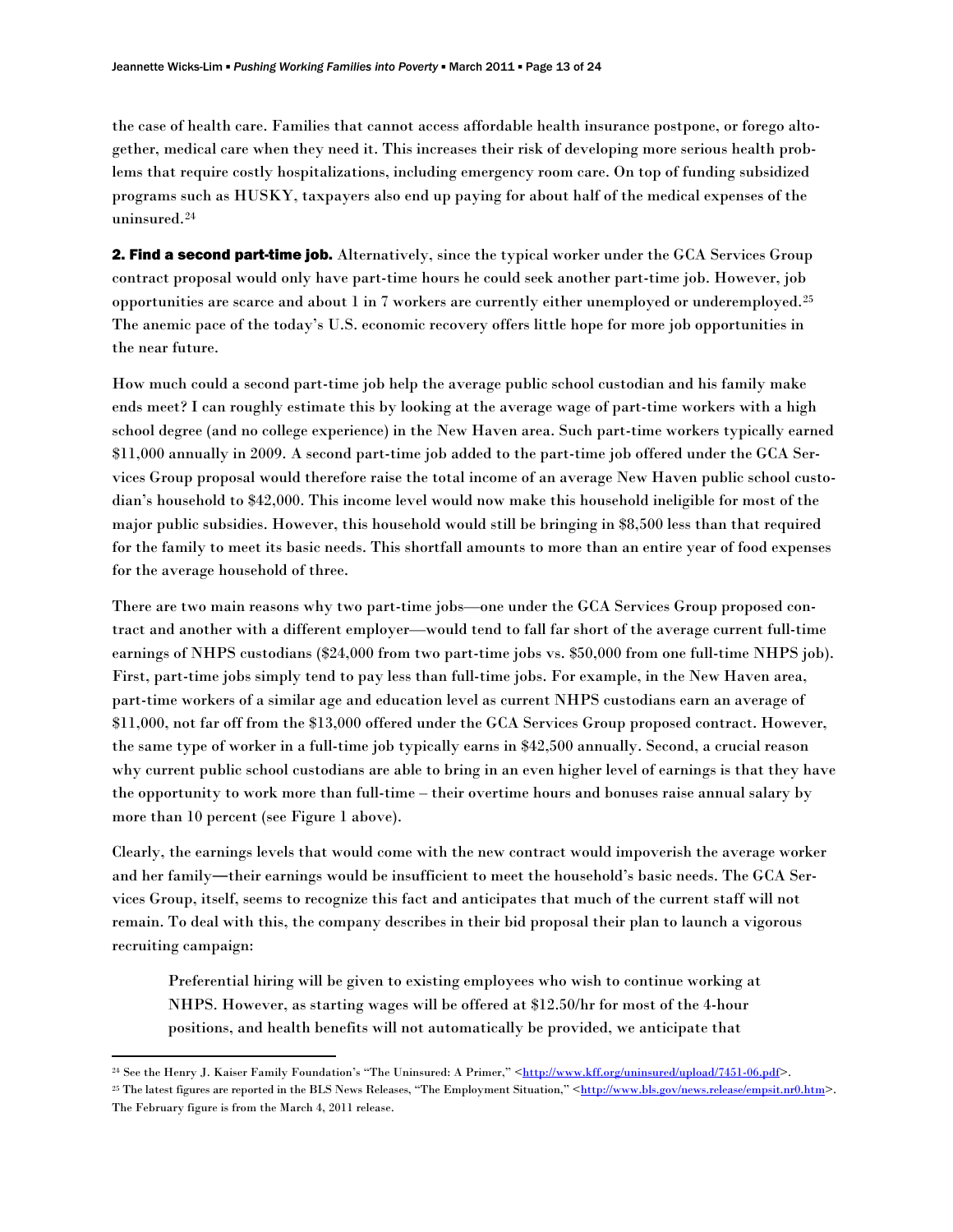initially that there will not be a large percentage of employees who will wish to apply for the part time positions. We have taken this into consideration and have planned for a major recruiting effort to fill the part time cleaning positions, and create a pool of substitute workers who can be called in on short notice.

The situation would be less acute, but still impose substantial hardships for a worker who is able to get one of the less typical full-time positions. As I noted above, this worker and her family would be able to meet their basic needs as long as she works a significant number of overtime hours and there are two employed workers in the household. Still, this household's income would fall by 24 percent from \$68,000 to about \$52,000.

The options for this household to adjust to this significantly lower level of income are limited: this household would be ineligible for subsidies because its overall income level exceeds 200 percent of the poverty line. Moreover, it would be more difficult for this worker to take on a second job since she would already be working a full-time schedule plus 164 overtime hours.

In sum, if the City accepts the proposed contract from GCA Services Group, most of the current custodial staff will effectively lose their jobs. This is because most of the jobs offered under the GCA Services Group contract bid are not economically viable for current workers. The terms of employment offered by the GCA Services Group do not provide enough earnings for the typical worker to meet the basic needs of his family even with a second part-time job. In contrast, the current terms of employment, workers can and do depend on these jobs as their household's primary income source. Moreover, the level of pay and extraearning potential through overtime hours affords these workers and their families the ability to meet their basic needs, if still somewhat below a middle-class standard of living.

# CONCLUSION

The cost-savings of the proposed contract would cut the City's cost of custodial services by about half, from the current annual cost of \$16.3 million to \$8.2 million. If there are gains in efficiency from outsourcing to the GCA Services Group, the contract proposal does not indicate any: the cost savings of the GCA Services Group proposed contract appears to be due entirely to a massive cut in wages and benefits. These pay and benefit reductions effectively require 186 lower-to-middle income class families to take responsibility for 19 percent, or \$8.1 million, of the city's projected \$42 million deficit for FY2011-12. Yet these 186 public school custodians and their families represent less than one-half of one-percent of the 46,000 total households in New Haven that benefits from the City's services.

The severity of these pay cuts cannot be overstated. Total earnings from the custodial positions would fall by 74 percent, from \$50,000 to \$13,000 for the average worker. After accounting for the income from other household members, and the possibility of taking on a second part-time job, the fall in total household income would still be 38 percent, from \$68,000 to \$42,000. At this income level, this average family would still need another \$8,500 to cover their basic needs. Even if a current worker is able to obtain one of the better paid, but less common, full-time positions under the GCA Services Group proposed contract, she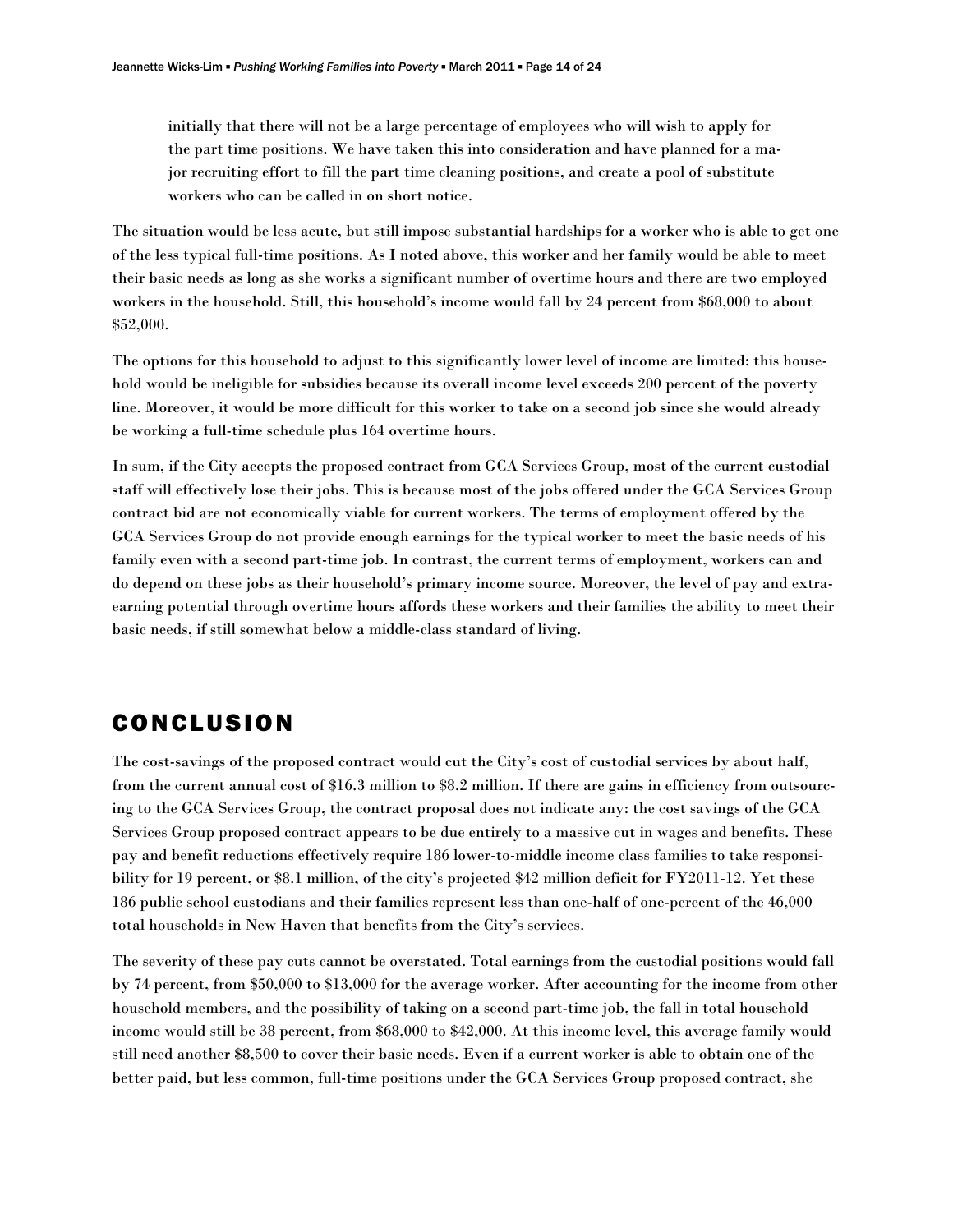would be earning poverty-level wages and only with a second source of income would this worker and her family be able to meet their basic needs.

The GCA Services Group clearly recognizes the severity of the wage and benefits cuts their proposed contract represents. They expect a large percentage of the current workforce would not choose to continue to work under these new terms. However, these workers may yet need to try to get hired on by GCA Services Group. In the current weak recovery from the Great Recession, prospects for finding other minimally decent employment opportunities are unlikely. Consequently, if the City of New Haven accepts the GCA Services Group contract proposal each NHPS custodian and his family will almost certainly be facing unemployment and a severe cut in their living standard.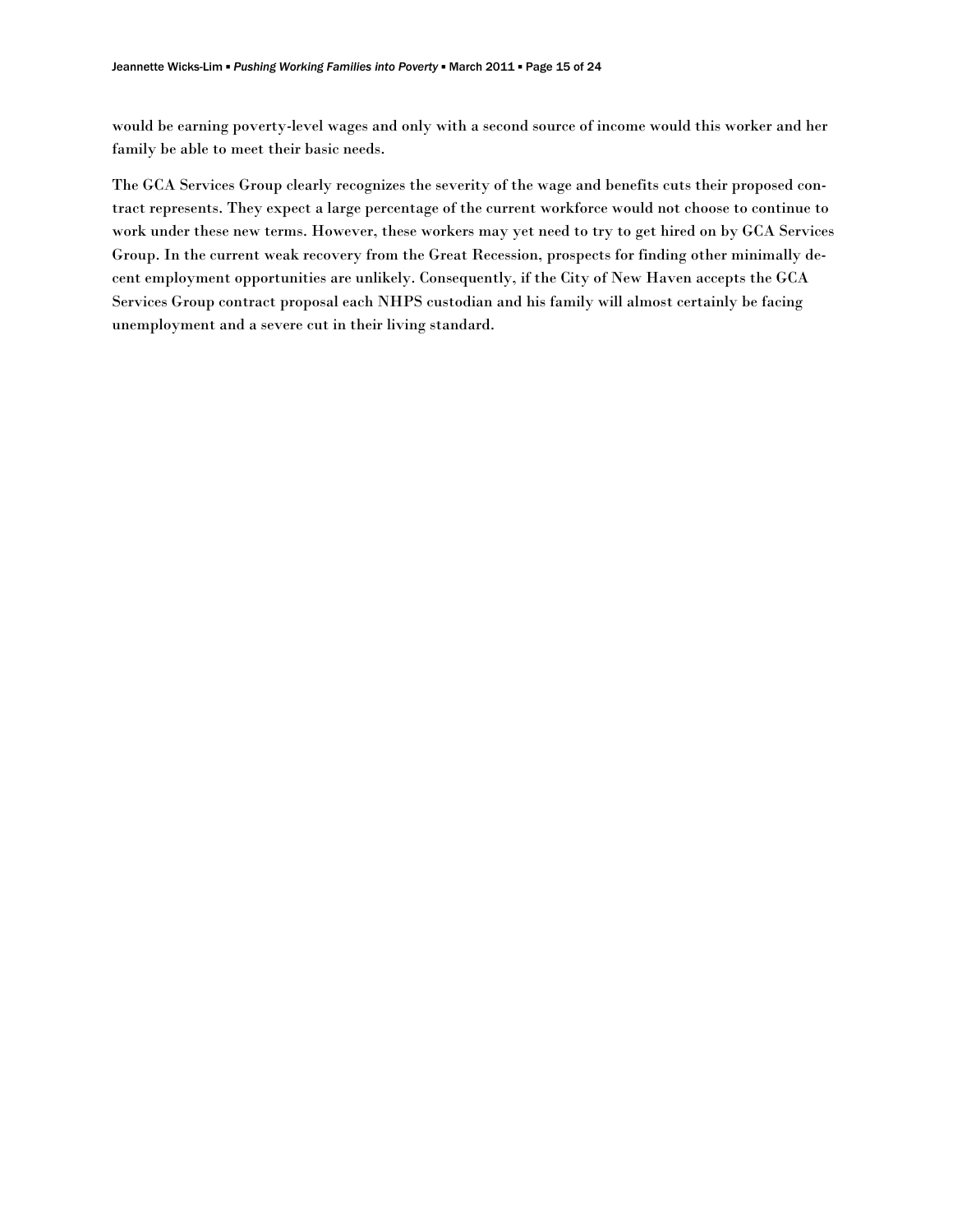# TECHNICAL APPENDIX

#### DATA SOURCES

The figures in this report are based on two primary data sources: payroll data from the fiscal year 2008-2009 and a survey of the current NHPS custodial workforce administered by AFSCME Local 287, the local union that represents these workers.

The payroll data documents the overall costs of the AFSCME Local 287 contract, including detailed information about each worker's base salary, overtime pay, and bonuses. Further details about the work contract are described in the "Agreement between the New Haven Board of Education and Board of Education Employees Local 287 Council 4 AFSCME, AFL-CIO" supplied to PERI by the Council 4 AFSCME.

The data from the worker survey asks about individual (e.g., race, age, education, earnings, work tenure) and household (family size, presence of children, total income) characteristics. All 186 current custodial workers received a copy of the survey and several phone calls were made to maximize the number of returned surveys. The survey response rate is high at 56 percent, or 104 out of 186 workers. See Attachment A for a copy of the survey.

I check the reliability of data reported by the sample of NHPS custodians against the individual and household characteristics among similar workers surveyed by the American Community Survey over 2005-2007. The American Community Survey is a nationwide household survey modeled after the long-form of the 2000 U.S. Census and is administered by the U.S. Census Bureau. Annually, about 3 million addresses are surveyed. I use this survey because it provides representative samples at the metropolitan level. The ACS asks about demographic and economic characteristics of individuals and households.[26](#page-17-0) I use the 3-year dataset which covers the years 2005-2007. I adjust all dollar figures to 2009 dollars.

I look at the average characteristics among a group of workers in the ACS sample that most resemble NHPS custodians but which have sufficient observations to produce relatively reliable results. The group of workers from the ACS that I use to approximate NHPS custodians is: full-time, public employees in custodial occupations who live or work in the County of New Haven.[27](#page-17-1)

In Table A.1 I show how the two sets of estimates compare. The first column presents figures based on the ACS data and the second column presents figures based on the worker survey. I am also able to compare the workers' reported earnings from the custodial positions against payroll data of the salaries actually paid during FY2008-2009.

For most measures, the figures from the two different data sets are quite similar. The only figures that diverge noticeably between the worker survey and the ACS are on the percent Latino, educational attainment, and average household income. I discuss each of these in turn.

The percent of Latino workers estimated from the NHPS worker survey is smaller than that based on the ACS (16 percent based on the ACS and 9 percent based on the worker survey). This is due to the difference in wording between the ACS and the worker survey. The former asks about ethnicity in a separate question, so that respondents can indicate their race as white, black, etc. and then also indicate that their ethnicity is or is not Latino. In other words, the ethnic category Latino and the racial categories of white and black are not exclusive. In the worker survey, these categories are exclusive so that a respondent has to choose between white *or*  Latino, for example. Consequently, respondents in the ACS survey are much more likely to indicate that they are Latino than in the worker survey.

<span id="page-17-0"></span><sup>26</sup> I do not use the Current Population Survey, another survey administered by the U.S. Census Bureau that is widely used by labor economists to understand the economic situation of workers, because its samples are designed to produce primarily national or state-level estimates (the CPS is representative at the metropolitan level for a limited number of the largest cities).

<span id="page-17-1"></span><sup>27</sup> I include the following ACS occupation codes: 4200(first-line supervisors/managers of housekeeping and janitorial workers); 4210 (firstline supervisors/managers of landscaping, lawn service, and groundskeeping workers); 4220 (janitors and building cleaners); 4230 (maids and housekeeping cleaners); 4240 (pest control workers); and 4250 (grounds maintenance workers).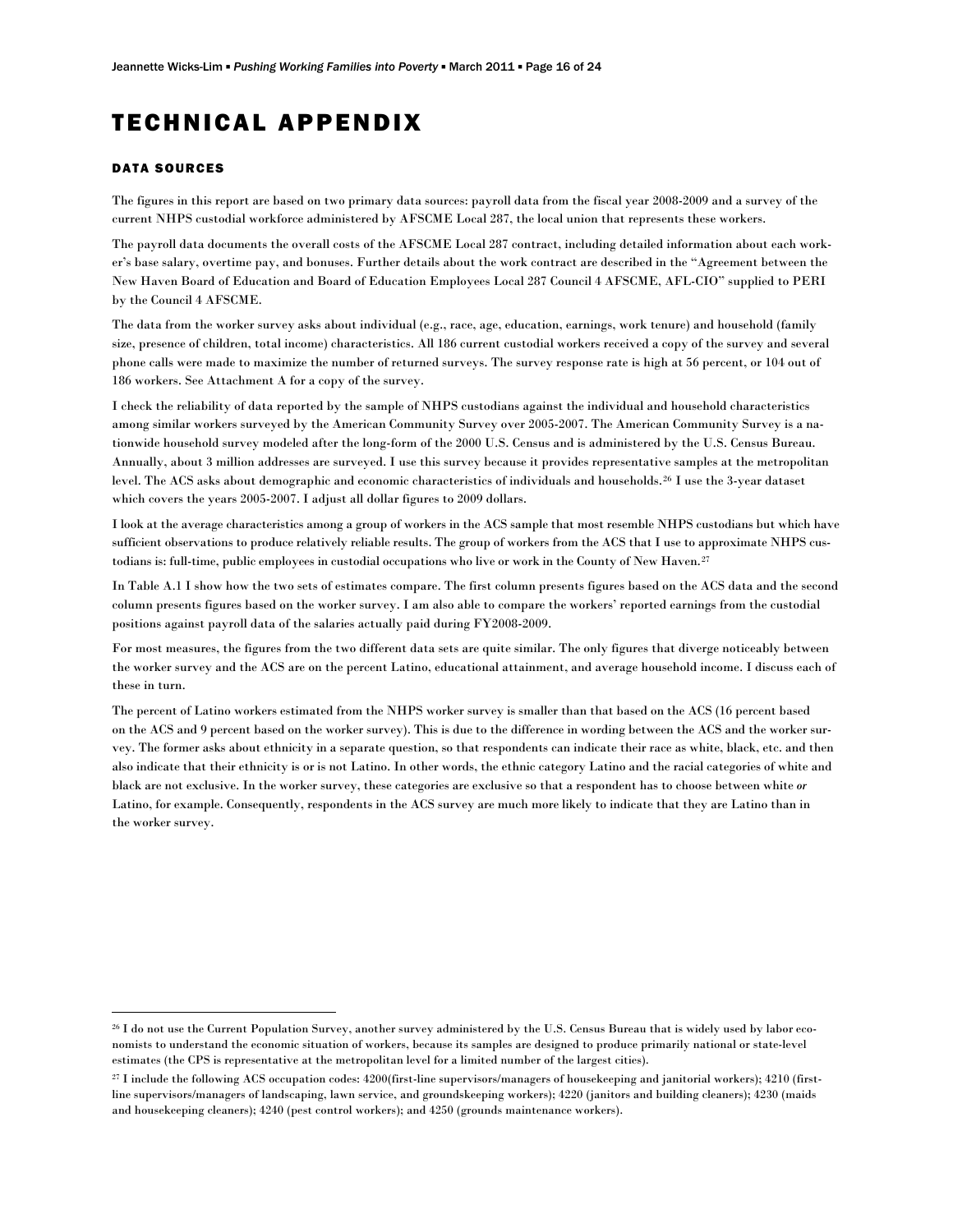|                                                               | <b>Estimated from:</b>                      |                            |  |  |
|---------------------------------------------------------------|---------------------------------------------|----------------------------|--|--|
|                                                               | 2005-07 American Community<br><b>Survey</b> | 2010 NHPS worker<br>survey |  |  |
| <b>Individual Characteristic</b>                              |                                             |                            |  |  |
| % Male                                                        | 89%                                         | 93%                        |  |  |
| % With a high school degree or less                           | 76%                                         | 59%                        |  |  |
| % With some college experience                                | 22%                                         | 28%                        |  |  |
| % With a bachelor's degree or more                            | 2%                                          | 13%                        |  |  |
| % White                                                       | $73\%$                                      | 70%                        |  |  |
| % Black                                                       | 19%                                         | 20%                        |  |  |
| % Latino                                                      | 16%                                         | 9%                         |  |  |
| Average age                                                   | 51                                          | 47                         |  |  |
| Average job tenure with City of New Haven                     | NA                                          | 10                         |  |  |
| Average workforce tenure                                      | NA                                          | 27                         |  |  |
| Average wages/Salary                                          | \$42,074                                    | \$45,000                   |  |  |
| Household Characteristic                                      |                                             |                            |  |  |
| Average household income                                      | \$74,060                                    | \$64,000                   |  |  |
| Average number of persons in family                           | 3                                           | 3                          |  |  |
| Average number of households with children under 18 years old | $\bf{0}$                                    | 1                          |  |  |

#### TABLE A.1. DESCRIPTIVE STATISTICS FOR PUBLIC SECTOR CUSTODIANS IN THE NEW HAVEN AREA

*Note: ACS sample has 54 observations. NHPS worker survey sample has 104 observations. Average figures are medians.* 

The percent of workers with a high school degree or less is much lower based on the worker survey compared to the ACS and this difference is statistically significant.[28](#page-18-0) That is, we can have a high degree of confidence that a smaller proportion of NHPS workers have a high school degree or less—and thus have attained higher levels of education―compared to workers doing similar types of work in the New Haven area.

The average household income for full-time, public employees in custodial and grounds-keeping occupations who live in the County of New Haven is about \$74,060 (in 2009\$) during 2005-2007. This compares to an average of \$64,000 reported directly by NHPS school custodians in the worker survey.

There are two factors that can explain this \$10,000 difference. First, workers responding to the survey do not appear to account for their overtime and bonus pay in their annual earnings, and therefore their total household income. We can be quite certain that the average *base* salary for 2010 among these workers is close to about \$43,000. This is the average base salary from the 2008-09FY payroll that has the *actual* salaries paid to all Local 287 workers.[29](#page-18-1) This figure of \$43,000 is also quite close to both the average \$45,000 that NHPS workers report in the worker survey and the \$42,074 earnings reported by public employees living in New Haven County holding custodial positions in the ACS. However, when I look at the average pay based on payroll data, but now including overtime and bonuses, annual average earnings amount to \$50,402 or about \$7,000 more than what workers reported in the worker survey. Therefore, it seems likely that in the worker survey workers reported their base salary rather than their base salary plus overtime and bonuses.

Second, the 2005-2007 ACS data were collected during much better economic times compared to the 2010 worker survey. For example, the New Haven unemployment rate ranged between 4.6 and 5.0 during 2005-2007. In contrast, during 2010, the unemployment rate has averaged 9.3 percent. Unfortunately, the sample size for these workers in 2009 is too small to provide reliable

<span id="page-18-0"></span><sup>&</sup>lt;sup>28</sup> The two-sample test of proportions for the percent of workers with a high school degree or less indicates that the difference between the two estimates is statistically significant at the 0.05 level.

<span id="page-18-1"></span><sup>29</sup> Also, note that there is virtually no inflation between those years and 2010.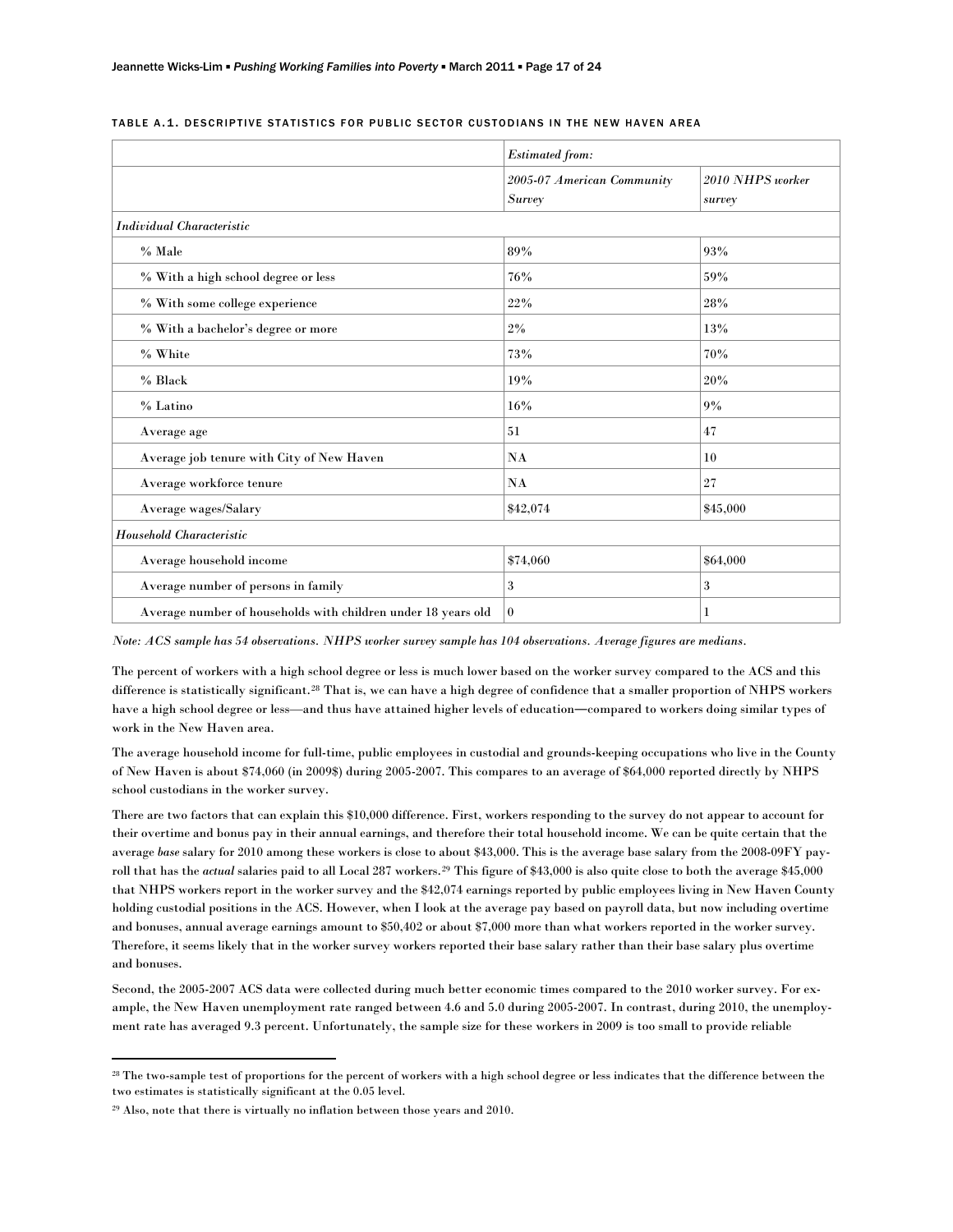estimates. However, the average household income based on the data that is available in 2009 is suggestive that incomes during 2010 may be as much as \$5,000 lower than in 2005-2007.

These two factors combined can explain the \$10,000 difference between the household income reported in the worker survey and what the ACS estimates indicate. To adjust for the possible underreporting, I adjust upward all the household income figures by \$5,000 to account for the possible underreporting of overtime and bonus pay by NHPS workers.

### COMPARING JOBS IN THE GCA SERVICES GROUP PROPOSED CONTRACT TO CURRENT JOBS

The GCA Services Group contract bid describes a much simpler set of jobs than what exists currently. Specifically, there are eight positions described in the contract bid compared to 24 positions listed in the 2008-2009 payroll. In order to compare the impact of the contract bid on earnings of current workers I had to make some assumptions about which jobs each worker would move into, assuming that they decide to stay working as NHPS custodians, but with GCA Services Group as their employer.

The basic distinctions in the contract bid are between supervisory positions (e.g., building managers), those that have specialized duties (e.g., auto mechanic), and "generic" positions listed as "PT regular hour positions." The basic strategy I used to create a "crosswalk" between the current positions and those in the proposed bid is:

1. To assume that anyone in supervisory positions now would transfer into a supervisory position under the new contract.

2. Anyone who holds a specialized position under the current contract will transfer into the same type of position in the new contract (up to the number of available openings).

3. All others workers would transfer into the general category of "PT regular hour positions."

In Table A.2, I provide a detailed picture of this crosswalk. In some cases there are *fewer* current workers than the number of expected positions in the matched job category under the contract bid. In such cases, I assumed that current workers with the closest current wage would fill in the remaining expected positions. In cases where there are *more* current workers than the number of expected positions in the matched job category, I assumed that the surplus of current workers take a "PT regular hour" position.

I also show in Table A.2 the hourly wage rates for each position under the contract bid and the current contract (from FY2008-09). I had to impute the hourly wage rate for most of the positions under the contract bid because the proposal only provides unit cost figures that include, "…all GCA non-wage related costs including overheads, program support, depreciation of start up and vehicle expense, insurance, profit, and applicable taxes."[30](#page-19-0) The contract proposal provides a specific hourly pay rate for the "PT Regular Hours" positions of \$12.50 as well as a unit cost of \$17.22. Therefore, I use the ratio between the hourly wage and the unit cost (73 percent) to impute the hourly wage rates for the other positions. This is almost certainly an overestimate of the hourly wage rates for any of the full-time positions since those positions also include health insurance benefits. However, I used the 73 percent figure for all positions in order not to overstate the wage cuts proposed by the GCA Services Group contract bid.

I also include in Table A.2 the number of positions that are proposed in the GCA Services Group's bid and the numbers currently filled. It is not clear from the bid proposal whether all but the "PT Regular Hours" positions would be full-time or if some are also part-time. Therefore I simply provide a count of full-time equivalent positions for all job categories.

In Table A.3 I provide summary figures for the staff under the proposed contract and the current situation. In particular, I show the total number of FTE positions across all job categories (206 FTE positions proposed vs. 197 FTE positions currently). I then show figures that take into account overtime hours. The bid proposal anticipates at least some overtime hours (13,454 hours) and the 2008-09FY payroll indicates that NHPS custodians worked an even larger number of overtime hours (52,467 hours). Therefore, I also show in Table A.3 the number of FTE positions taking into account these levels of overtime hours. The number of FTE positions, now including overtime hours, remains very close (212.5 FTE positions proposed versus 222.2 FTE positions currently). In the last two rows I show the proportion of actual full- and part- time positions, as opposed to full-time equivalents, expected to exist under the proposal as well as what existed during FY 2008-09. For these figures I assume that only the "PT Regular Hours" positions of the proposed bid will be part-time.

<span id="page-19-0"></span><sup>30</sup> This is from "Pricing Notes" section of the proposed contract bid.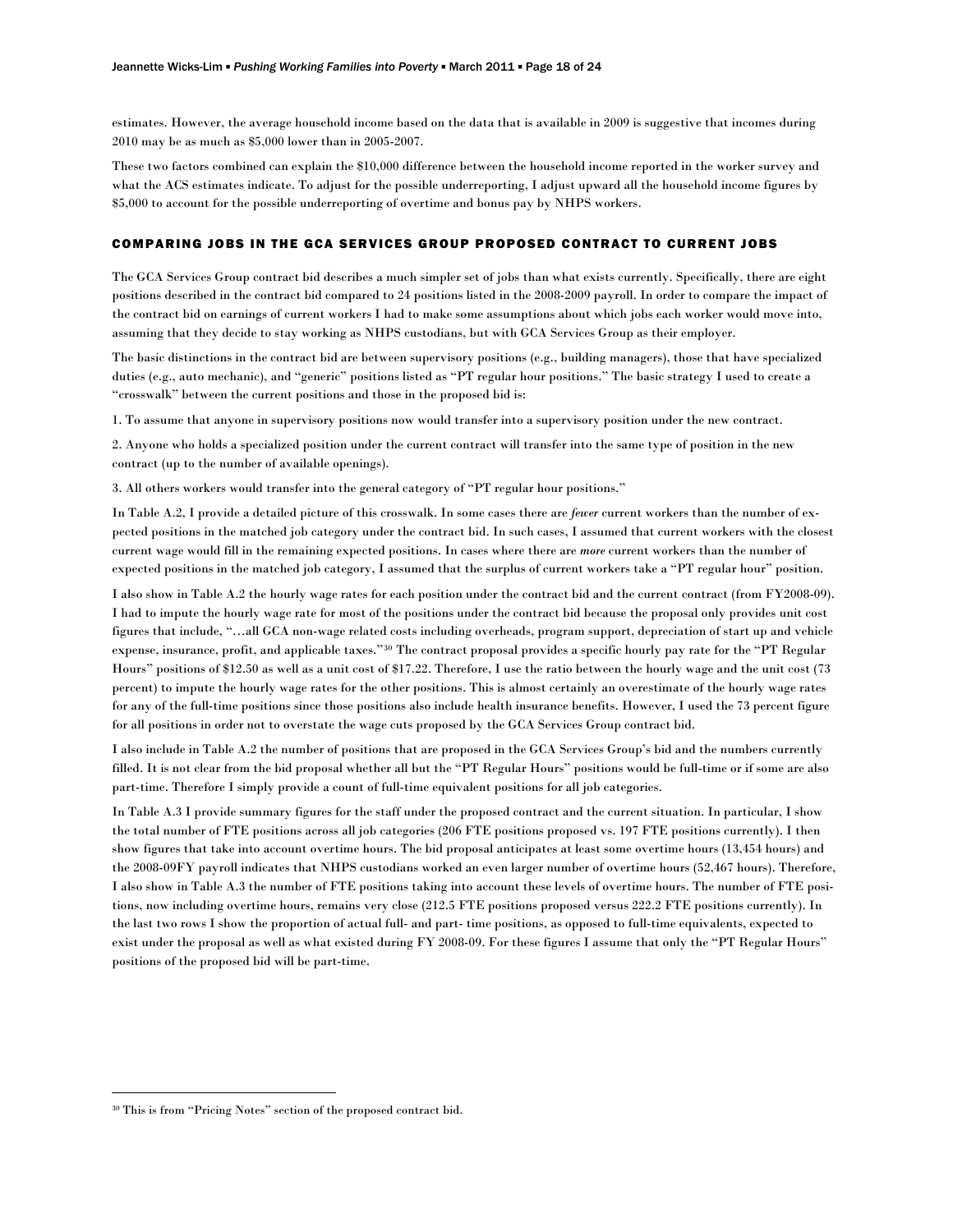#### TABLE A.2 CROSSWALK BETWEEN STAFFING UNDER GCA SERVICES GROUP PROPOSED CONTRACT AND CURRENT CONTRACT

| Proposed GCA Services Group Contract  |            |                                            |                    | <b>Current Contract</b>                   |                                |                    |
|---------------------------------------|------------|--------------------------------------------|--------------------|-------------------------------------------|--------------------------------|--------------------|
| <b>Position</b> title                 | Unit price | <b>Imputed</b> wage<br>(73% unit<br>price) | # of $FTE$<br>jobs | <b>Position</b> title                     | Avg. wage from<br>2008 payroll | # of $FTE$<br>jobs |
| Supervisory positions - higher paying |            |                                            |                    |                                           |                                |                    |
| <b>Building managers</b>              | \$19.96    | \$14.57                                    | 45                 | Groundsperson/Working Foreman             | \$26.05                        | $\mathbf{1}$       |
|                                       |            |                                            |                    | Head Custodian                            | \$22.36                        | 20                 |
|                                       |            |                                            |                    | Working foreman/truck driver/ utilities   | \$22.53                        | 1                  |
|                                       |            |                                            |                    | Crew Leader (days)                        | \$21.32                        | 16                 |
| Supervisory positions - lower paying  |            |                                            |                    |                                           |                                |                    |
| Assistant building managers           | \$18.74    | \$13.68                                    | 37                 | Crew Leader (nights)                      | \$21.34                        | 14                 |
|                                       |            |                                            |                    | Head Custodian 1                          | \$22.13                        | 28                 |
| Specialized positions                 |            |                                            |                    |                                           |                                |                    |
| Audio Visual position                 | \$22.54    | \$16.54                                    | $\mathbf{1}$       | Audio Visual position                     | $\overline{a}$                 | $\mathbf{0}$       |
| Auto mechanic                         | \$25.19    | \$18.40                                    | 1                  | Auto mechanic/Custodian                   | \$24.29                        | -1                 |
| Warehouse                             | \$17.90    | \$13.00                                    | 5                  | Chief stores clerk                        | \$22.13                        |                    |
| Grounds                               | \$17.90    | \$13.00                                    | 5                  | Groundsperson/Custodian                   | \$24.29                        | $\overline{4}$     |
| <b>Drivers</b>                        |            |                                            |                    |                                           |                                |                    |
| <b>Drivers</b>                        | \$17.90    | \$13.00                                    | 8                  | Truck driver/utility maintenance          | \$20.54                        | $\overline{2}$     |
|                                       |            |                                            |                    | Custodian/Asst. stores clerk/truck driver | \$21.42                        | 3                  |
|                                       |            |                                            |                    | <b>CAFE</b> truck driver                  | \$20.75                        | $\overline{4}$     |
|                                       |            |                                            |                    | Custodian truck driver                    | \$20.29                        | $\mathbf 1$        |
| Remaining positions                   |            |                                            |                    |                                           |                                |                    |
| <b>Regular PT</b> positions           | \$17.22    | \$12.50                                    | 104                | Graffiti Remover/Custodian                | $---$                          | $\boldsymbol{0}$   |
|                                       |            |                                            | (Note: this        | <b>Chief Engineer</b>                     | $---$                          | $\boldsymbol{0}$   |
|                                       |            |                                            | represents         | Custodian Engineer                        | \$22.53                        | 11                 |
|                                       |            |                                            | 208 PT jobs)       | Asst Custodian Matron                     | \$19.28                        | -1                 |
|                                       |            |                                            |                    | Asst Engineer/Custodians                  | \$19.28                        | 77                 |
|                                       |            |                                            |                    | <b>Asst Custodian/Pool</b>                | \$18.88                        | 9                  |
|                                       |            |                                            |                    | Fieldhouse                                | \$19.44                        | $\overline{2}$     |
|                                       |            |                                            |                    | Matron Gym                                | \$19.28                        | -1                 |
|                                       |            |                                            |                    | Gym attendant                             | $\overline{a}$                 | $\theta$           |
|                                       |            |                                            |                    | <b>Utility Custodian</b>                  | $---$                          | $\theta$           |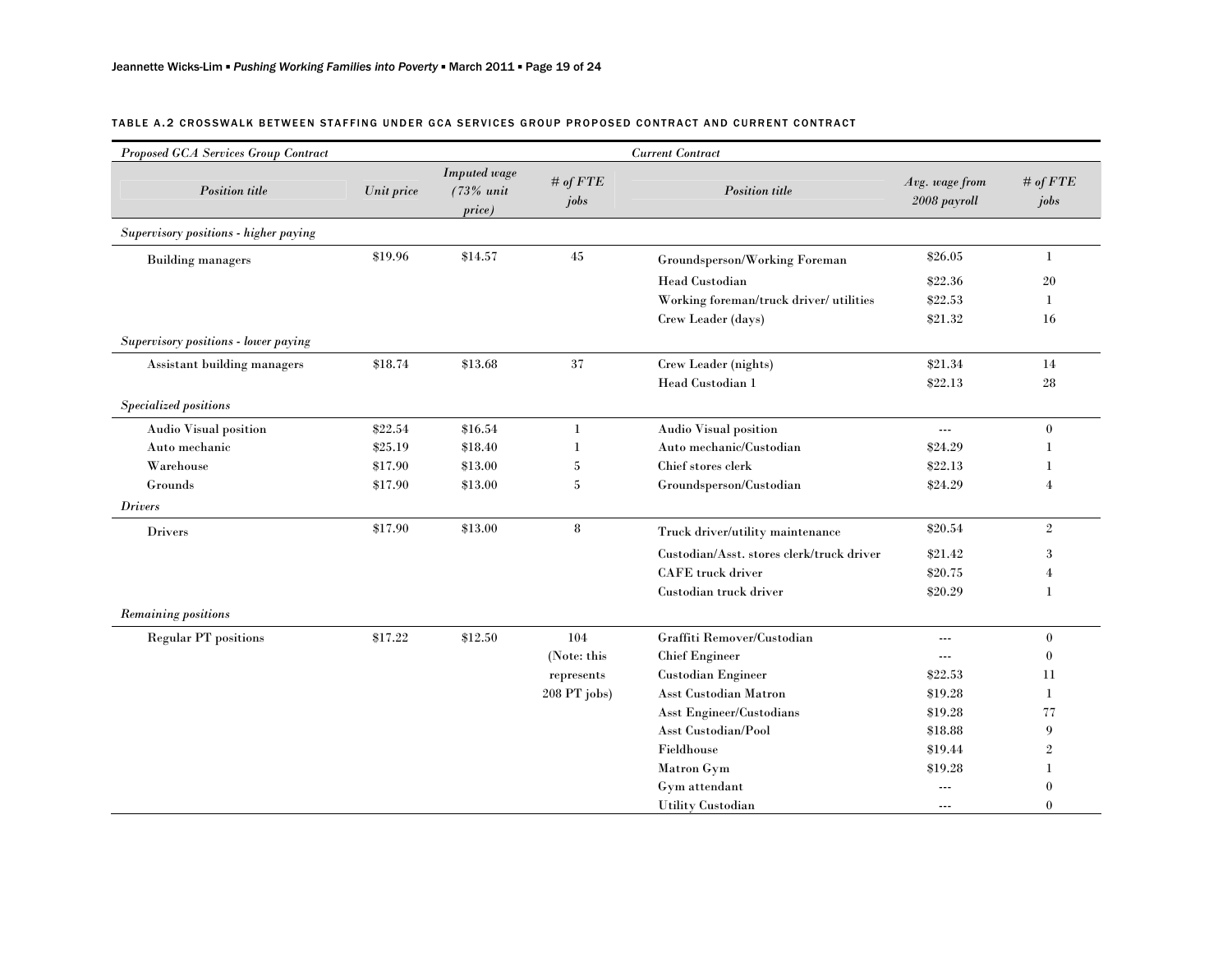| <b>Total number of positions</b> | Proposed GCA Services Group Contract   Current Contract |       |
|----------------------------------|---------------------------------------------------------|-------|
| FTE positions                    | 206                                                     | 197   |
| FTE positions including overtime | 212.5                                                   | 222.2 |
| Actual number of positions       | 310                                                     | 197   |
| % full-time positions            | 26%                                                     | 100%  |
| % part-time positions            | 74%                                                     | 0%    |

TABLE A.3 COMPARISON OF STAFFING UNDER GCA SERVICES GROUP PROPOSED CONTRACT AND CURRENT CONTRACT

### CHANGES IN LIVING STANDARDS AMONG OTHER HOUSEHOLD TYPES

Here I provide figures on how living standards would change for two other common household types—2+ adults/0 children and 2+ adults/2+ children). These figures are analogous to figures 1-2 above.

In the case of the 2+ adult/0 children household, we can see that the average household can meet their basic needs with the base salary of the NHPS custodian alone. Additional income from working overtime, bonuses, and other sources of income raises the income of this household up to about \$63,000. Since the average household in New Haven has at least one dependent child, it is probably fair to say that \$63,000 or so provides a near middle-class standard of living for a household with two adults and no dependent children. If NHPS custodians remain in their current line of work but as GCA Services Group employees, their earnings will drop below the official poverty line or severe poverty. Even after adding in earnings from both adults, their living standards still fall below "poverty." With another part-time job—adding about \$11,000—the NHPS custodian and his/her household still falls below their basic needs at \$37,000.



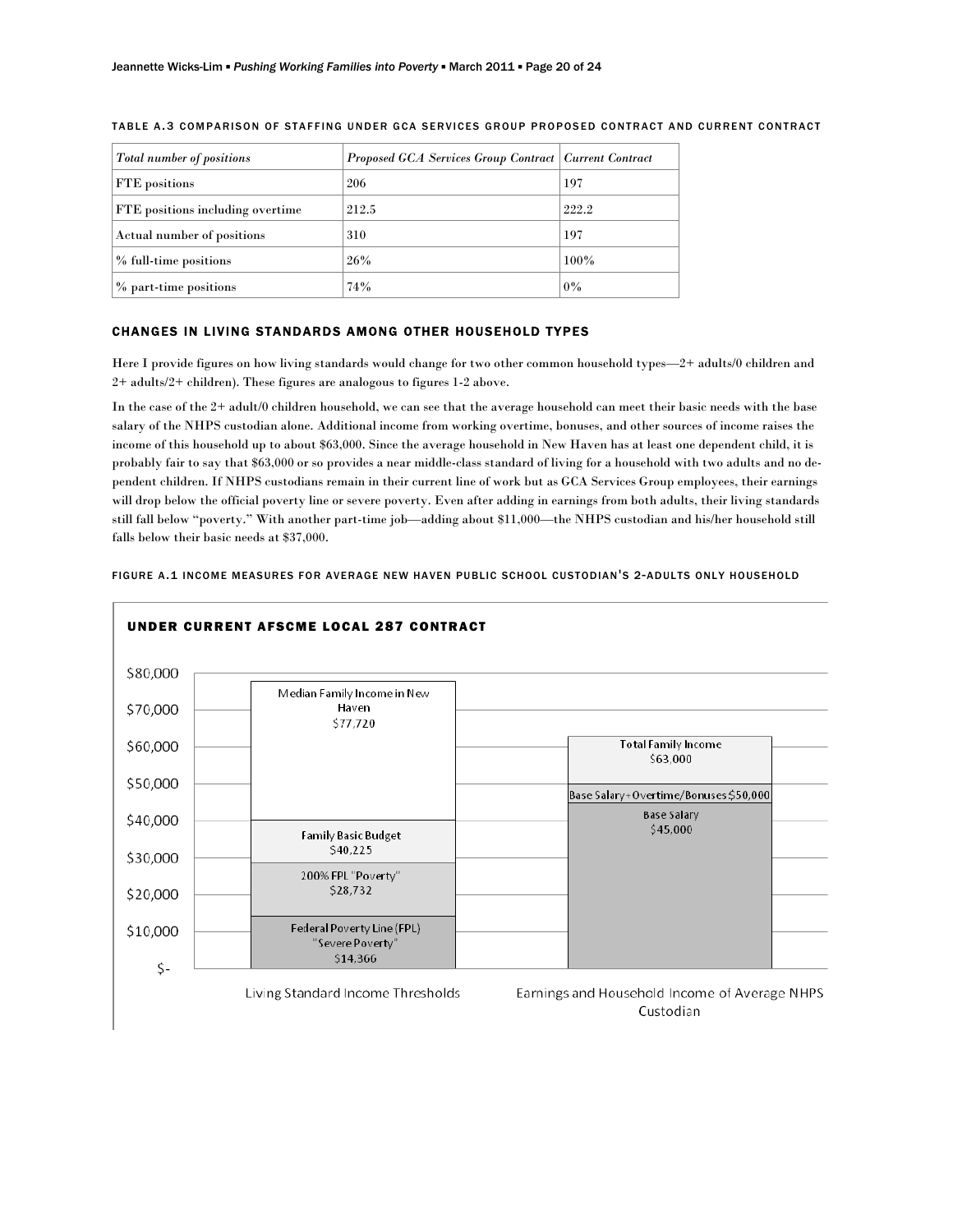

FIGURE A.1 CONTINUED: INCOME MEASURES FOR AVERAGE NEW HAVEN PUBLIC SCHOOL CUSTODIAN'S 2-ADULTS ONLY HOUSEHOLD

The average 2+ adult/2+ children household has a much higher total family income than the other households. The total income for this household type achieves a solid middle class living standard at \$83,000 per year, with \$33,000 coming from sources other than the custodial position. If NHPS custodians remain in their current line of work we can expect that their family income will fall to \$46,000, just above two times the federal poverty line (200%FPL). This income level would disqualify this household for many of the main public subsidy programs yet this household still would not be able to afford all their basic needs. If the NHPS custodial worker finds another part-time position, the household income would reach \$57,000, about \$5,000 short.

UNDER CURRENT AFSCME LOCAL 287 CONTRACT\$90,000 \$80,000 **Total Family Income** \$83,000 Median Family Income in New \$70,000 Haven \$77,720 \$60,000 Family Basic Budget \$61,549 \$50,000 Base Salary + OT/Bonuses: \$50,000 \$40,000 **Base Salary** 200% FPL "Poverty" \$45,000 \$43,512 \$30,000 \$20,000 Federal Poverty Line (FPL) 'Severe Poverty' \$10,000 \$21,756  $\mathsf{S}$ -Living Standard Income Thresholds Earnings and Household Income of Average NHPS Custodian

 $\overline{\phantom{a}}$ 

FIGURE A.2: INCOME MEASURES FOR AVERAGE NEW HAVEN PUBLIC SCHOOL CUSTODIAN'S 2-ADULTS AND 2+ CHILDREN HOUSEHOLD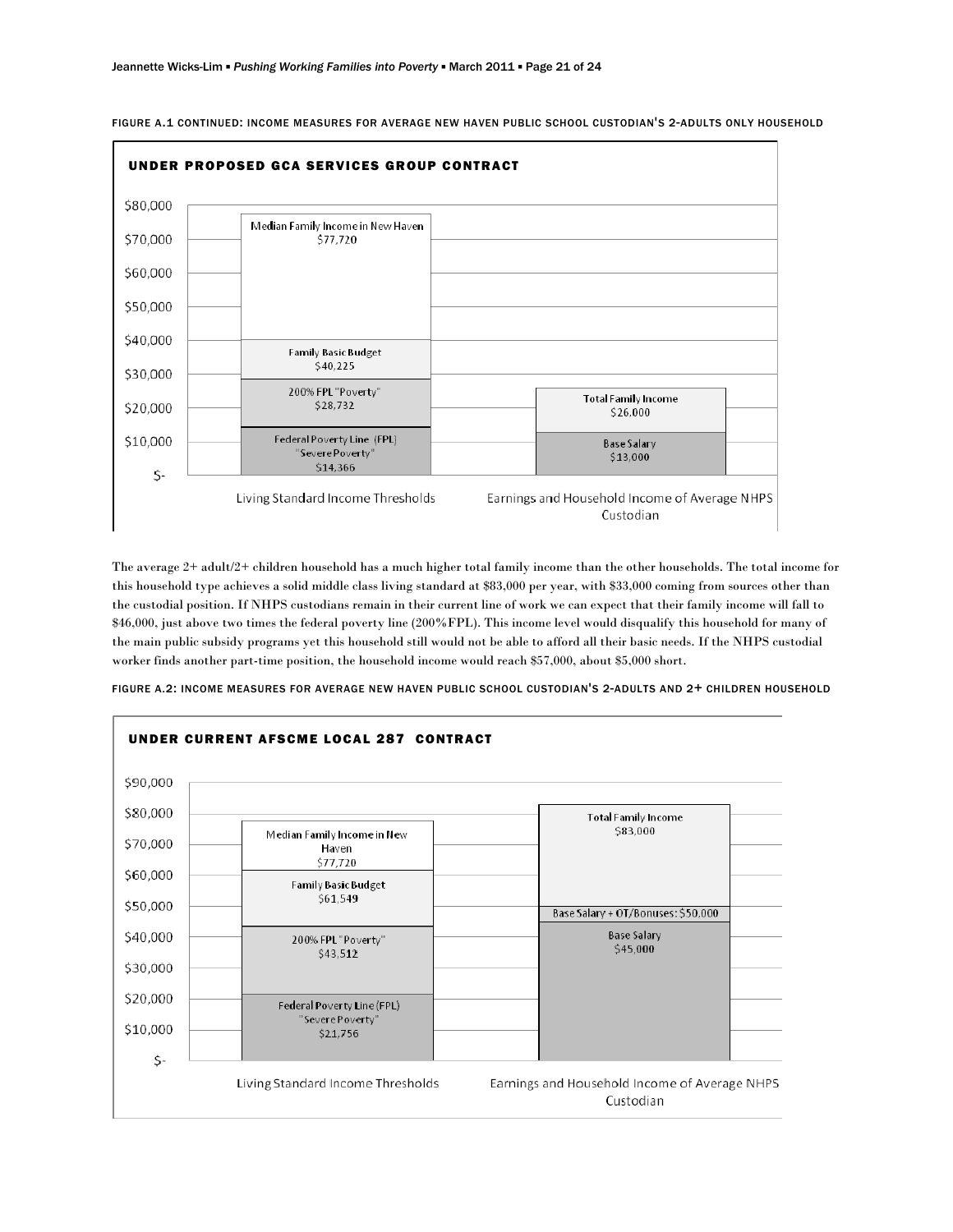FIGURE A.2 CONTINUED: INCOME MEASURES FOR AVERAGE NEW HAVEN PUBLIC SCHOOL CUSTODIAN'S 2-ADULTS AND 2+ CHILDREN HOUSEHOLD

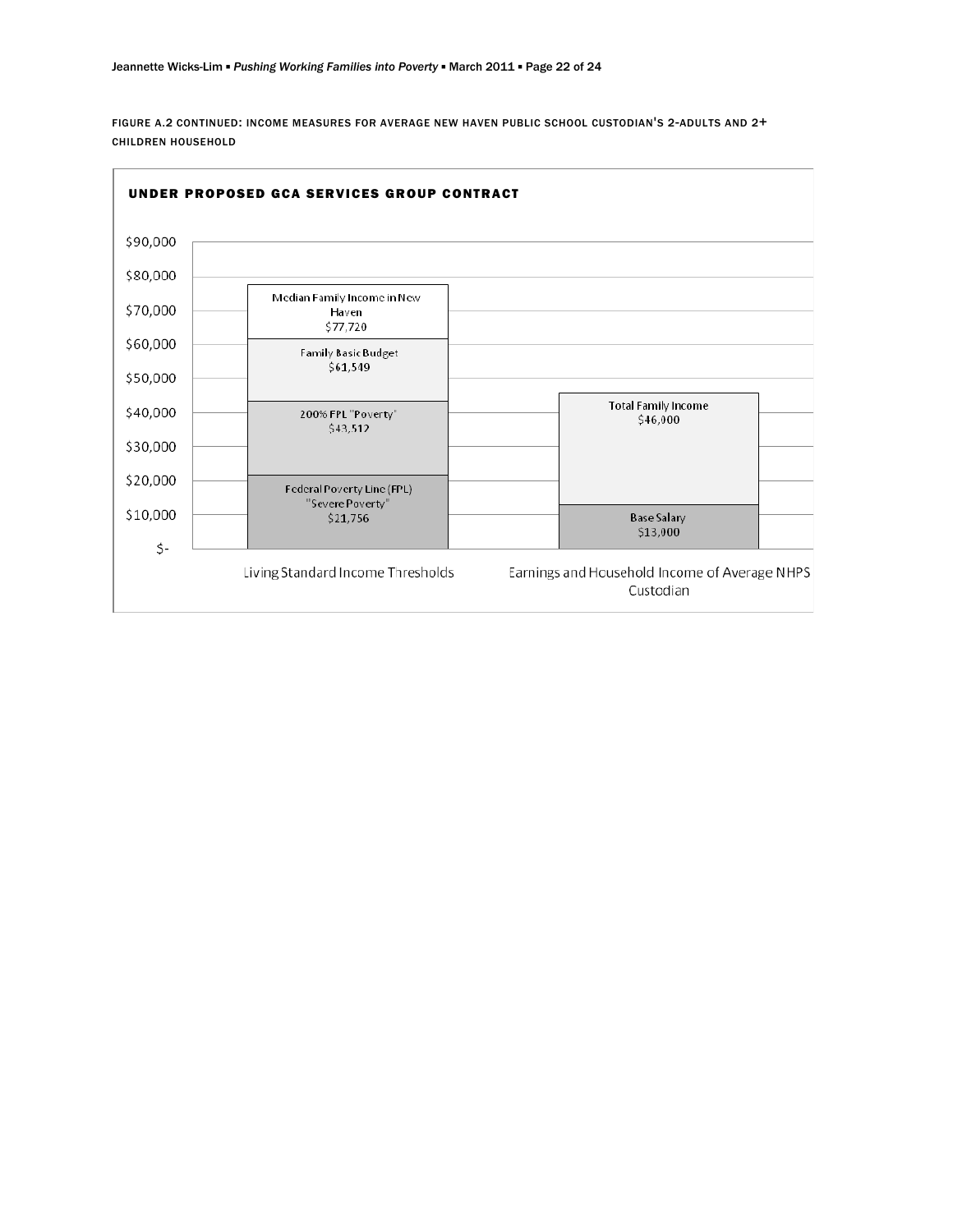#### ATTACHMENT A: 287 PRIVATIZATION IMPACT SURVEY

- 1. How old are you?
- 2. What is your gender (please circle)? Male/Female
- 3. What is the highest level of education you have achieved (please circle)?

| High school degree/GED | Associate's degree |
|------------------------|--------------------|
|------------------------|--------------------|

Some college but no degree Bachelor's degree or more

4. What is your race/ethnicity (please circle)?

| White                     | <b>Black/African American</b>     |
|---------------------------|-----------------------------------|
| Hispanic/Latino           | American Indian, Aleut, or Eskimo |
| Asian or Pacific Islander | Other (please specify:            |

5. How many people live in your household? \_\_\_\_\_\_\_

a. How many are children (under 18 years old)?

6. Including this year, how long have you worked for your current employer, the City of New Haven? \_\_\_\_\_\_\_ years

7. Including this year, how long have you been in the workforce? \_\_\_\_\_\_\_\_\_ years

(Please count the number of years you have been employed *or* looking for work as your primary activity – i.e., as opposed to being a student or staying at home raising children.)

8. Do you currently have health insurance (please circle)? Yes/No

If yes, please circle one of the following:

a. I'm enrolled in a health insurance plan offered by my current employer, the City of New Haven.

b. I'm enrolled in a health insurance plan offered by an employer of another member of my family.

c. Other (please specify, e.g., private plan not through employer, VA, military, Medicaid) \_\_\_\_\_\_\_\_

9. Do your children (under 18) currently have health insurance (please circle)? Yes/No

If yes, please circle one of the following:

a. They are enrolled in a health insurance plan offered by my current employer, the City of New Haven.

b. They are enrolled in a health insurance plan offered by an employer of another member of my family.

c. Other (please specify, e.g., private plan not through employer, VA, military, Medicaid, SCHIP) \_\_\_\_\_\_\_\_\_\_)

10. What is your expected *total* annual household income for 2010? \$\_\_\_\_\_\_\_\_\_\_\_\_\_\_

What is your expected *total* annual earnings from your current custodian job for 2010? \$